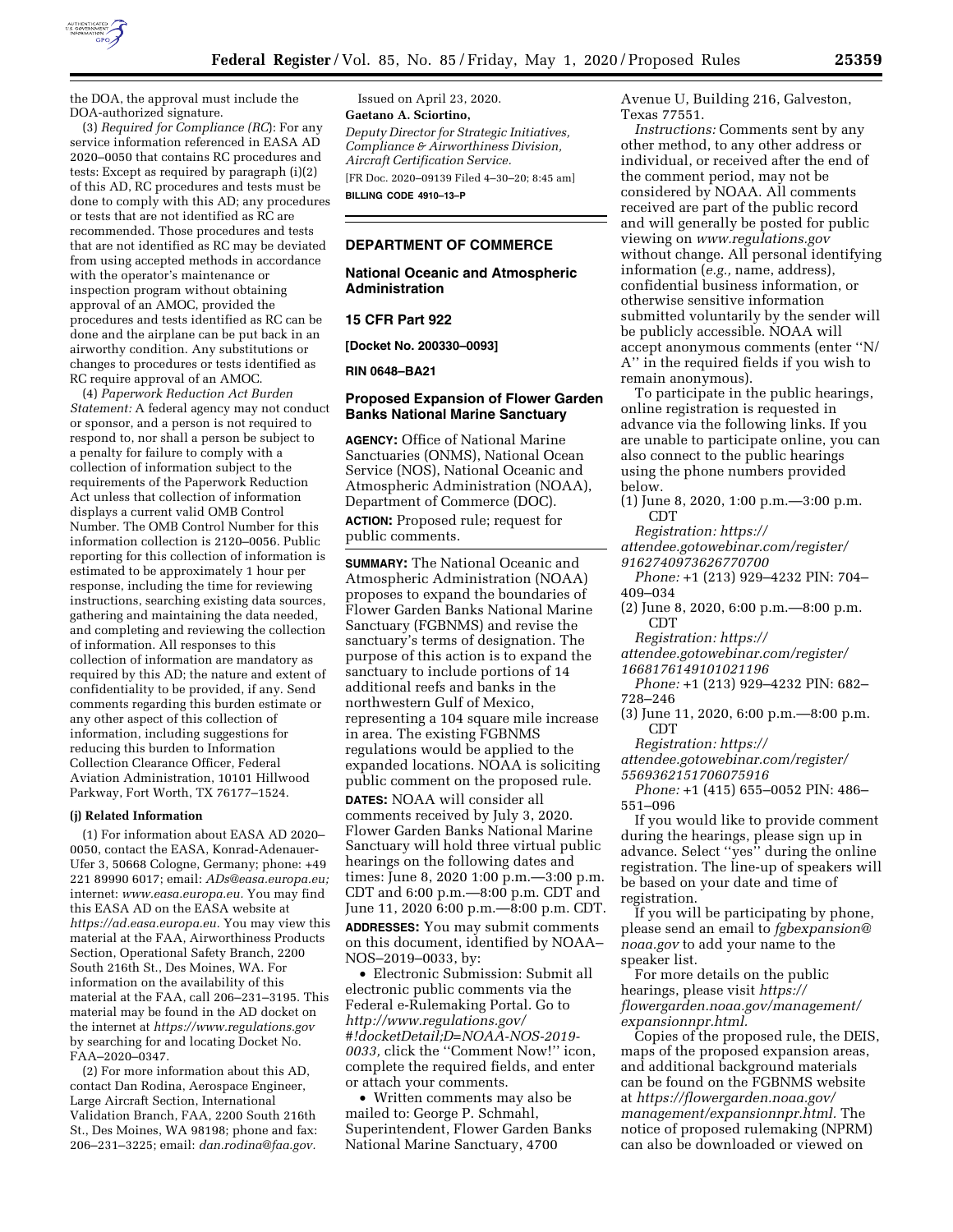the internet at *www.regulations.gov*  (search for docket # NOAA–NOS–2016– 0059 and NOAA–NOS–2019–0033).

**FOR FURTHER INFORMATION CONTACT:**  George P. Schmahl, Superintendent, Flower Garden Banks National Marine Sanctuary, 4700 Avenue U, Building 216, Galveston, Texas, at 409–356–0383, or *fgbexpansion@noaa.gov.* 

# **SUPPLEMENTARY INFORMATION:**

## **I. Introduction**

1. Flower Garden Banks National Marine Sanctuary

Located in the northwestern Gulf of Mexico, 70 to 115 miles off the coasts of Texas and Louisiana, Flower Garden Banks National Marine Sanctuary (FGBNMS or sanctuary) currently encompasses approximately 56 square miles and includes three separate undersea features: East Flower Garden Bank, West Flower Garden Bank, and Stetson Bank. The banks range in depth from 55 feet (17 meters) to nearly 500 feet (152 meters), and are geological formations created by the movement of ancient salt deposits pushed up through overlying sedimentary layers.

The banks provide a wide range of habitat conditions that support several distinct biological communities, including the northernmost coral reefs in the continental United States and mesophotic coral habitats. These and similar formations throughout the northwestern Gulf of Mexico provide the foundation for essential habitat for numerous marine species, including a variety of fish species of commercial and recreational importance, and several endangered or threatened species, including sea turtles and manta rays. The combination of location and geology makes the sanctuary an extremely productive and diverse ecosystem.

NOAA issued a final rule to implement the designation of FGBNMS on December 5, 1991 (56 FR 63634). Congress subsequently passed a law recognizing the designation on January 17, 1992 (Pub. L. 102–251, Title I, Sec. 101). At that time, the sanctuary consisted of two areas known as East and West Flower Garden Banks (56 FR 63634). Among other things, FGBNMS regulated a narrow range of activities, established permit and certification procedures, and exempted certain U.S. Department of Defense (DOD) activities from the sanctuary's prohibitions (56 FR 63634). Those regulations became effective on January 18, 1994 (58 FR 65664). In 1996, Congress added Stetson Bank to the sanctuary (Pub. L. 104–283). The boundaries of Stetson Bank and West Flower Garden Bank were later

amended to improve administrative efficiencies and increase the precision of all boundary coordinates based on new positioning technology (65 FR 81175, Dec. 22, 2000). Current FGBNMS regulations can be found at 15 CFR part 922, subpart L, and the existing sanctuary management plan may be found at *https://flowergarden.noaa.gov/ management/2012mgmtplan.html.* 

### 2. Need for Action

The National Marine Sanctuaries Act (NMSA) (16 U.S.C. 1431 *et seq.*) authorizes the Secretary of Commerce (Secretary) to designate and protect as national marine sanctuaries areas of the marine environment that are of special national significance due to their conservation, recreational, ecological, historical, scientific, cultural, archeological, educational, or aesthetic qualities. Day-to-day management of national marine sanctuaries is delegated by the Secretary to ONMS. The primary objective of the NMSA is to protect nationally significant marine resources, including biological features such as coral reefs, and cultural resources, such as historic shipwrecks and archaeological sites. The mission of FGBNMS is to identify, protect, conserve, and enhance the natural and cultural resources, values, and qualities of the sanctuary and its regional environment for this and future generations.

The proposed action responds to the need to provide additional protection of sensitive underwater features and marine habitats associated with continental shelf-edge reefs and banks in the northwestern Gulf of Mexico. The current jurisdictional regime divides authority among several governmental entities that regulate offshore energy exploration (Bureau of Ocean Energy Management (BOEM)), fishing (Gulf of Mexico Fishery Management Council (GMFMC)), and water quality (Environmental Protection Agency (EPA)). This current jurisdictional regime does not provide comprehensive and effective management for the full range of activities that impact the sensitive reefs and banks in the region. For example, BOEM's prohibitions in the No Activity Zones (NAZs) apply only to anchoring by vessels engaged in development activities and platform services, while anchoring by other vessels remains unregulated. Further, these anchoring regulations in the NAZs apply only on a lease-by-lease basis. Other vessel ground tackle (including anchors, chains, and cables) and marine salvage activities are currently unregulated and have caused significant

injury to sensitive biological communities.

The areas proposed for sanctuary expansion are recognized as hotspots of marine biodiversity that provide vital habitat for many important species in the Gulf of Mexico region. They are home to the most significant examples of coral and algal reefs, mesophotic and deepwater coral communities, and other biological assemblages in the Gulf of Mexico. Furthermore, these areas provide important habitat for notable species such as manta rays, sea turtles, and whale sharks, while serving as nurseries for numerous fish species of commercial and recreational importance. As such, most of these areas have also been identified as nationally significant through their designation as Habitat Areas of Particular Concern (HAPC) by the GMFMC and as NAZs by BOEM. These habitats are vulnerable to a variety of known and potential impacts, including large vessel anchoring, marine salvage operations, fishing techniques that may injure benthic habitat (*i.e.,* trawling, bottomtending gear), and certain oil and gas exploration and development activities. These impacts can more effectively be addressed within the expanded areas through the comprehensive habitat conservation and management authorities under the NMSA. The protection of these ecologically significant sites would increase the resilience of marine ecosystems, and enhance the sustainability of the region's thriving recreation, tourism, and commercial economies. Ultimately, expanding FGBNMS would help ensure that valuable marine resources remain available for the use and enjoyment of future generations of Americans.

The proposed sanctuary expansion is the logical outcome of decades of scientific research and growing public recognition of the need for coordinated protection of significant offshore marine places in the northern Gulf of Mexico region. Protecting additional habitat in the northwestern Gulf of Mexico emerged as one of the highest priorities identified during a vigorous public review process of FGBNMS management issues. Subsequently, ''Sanctuary Expansion'' was incorporated as a discrete action plan in the 2012 revision of the sanctuary's management plan. The region is heavily utilized for a variety of recreational, commercial, and industrial purposes, and there are ongoing impacts from bottom-disturbing activities, such as large vessel anchoring and marine salvage, on the sensitive biological resources and geological features associated with many reefs and banks in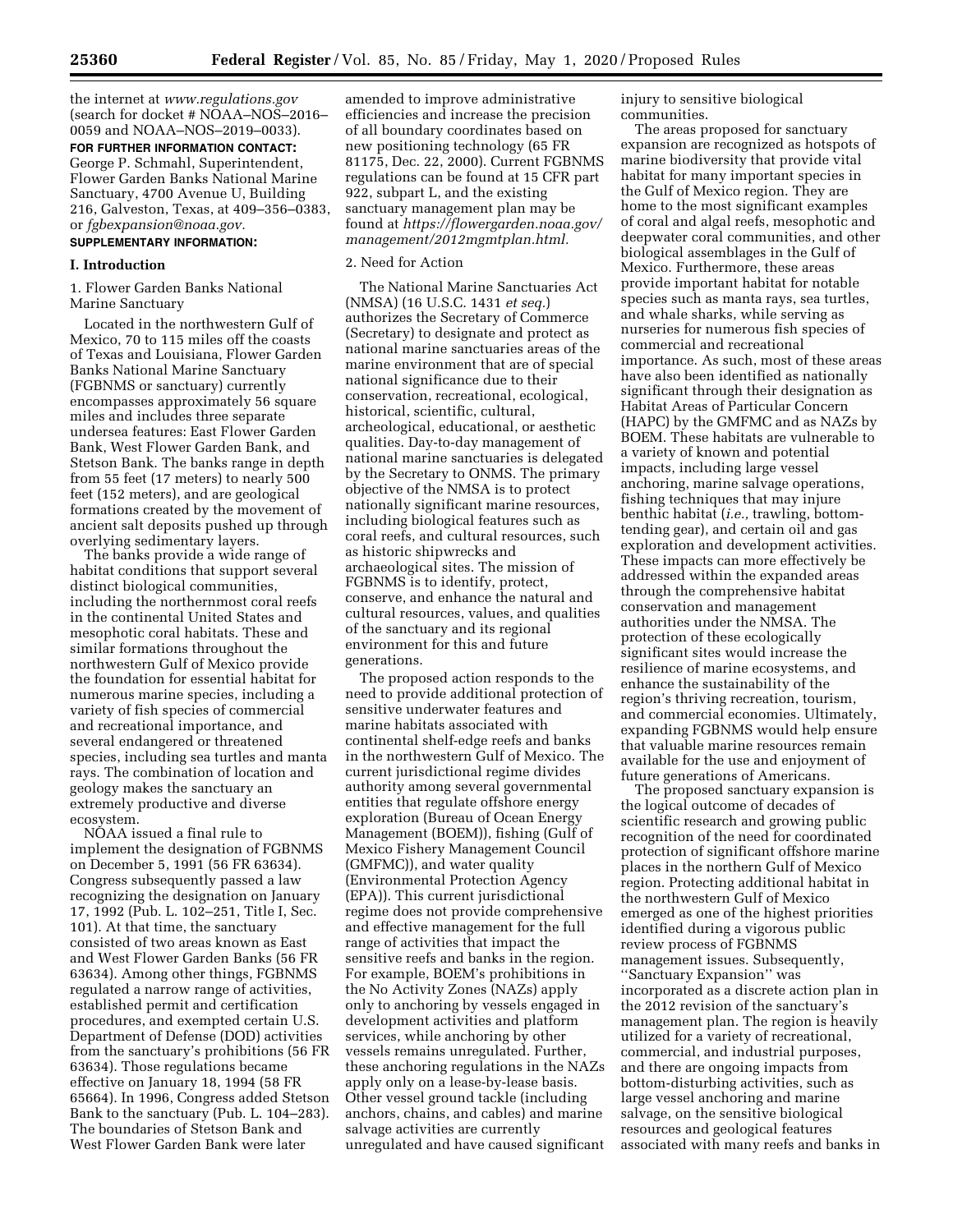the area. Therefore, pursuant to the NMSA's purpose to ''facilitate to the extent compatible with the primary objective of resource protection, all public and private uses of the resources of these marine areas,'' FGBNMS can further resource protection while balancing multiple uses. The proposed action would expand FGBNMS by incorporating portions of selected reefs and banks in the northwestern Gulf of Mexico. In doing so, the proposed action would provide management of and protection for nationally significant areas with biological, ecological, and/or structural links to the existing sanctuary, including vulnerable mesophotic and deep benthic habitat sites, while providing important opportunities for research and recovery of resources from observed impacts. These areas contain the most significant examples of mesophotic coral communities in the Gulf of Mexico, including some of the highest known densities of mesophotic corals (colonies per square meter). Many banks in the proposed expansion are also nationally significant, in part, because they have been historically recognized by BOEM and GMFMC, as stated above.

### **II. History of the FGBNMS Expansion Process**

#### 1. Management Plan Review

NOAA is required by NMSA Section 304(e) to periodically review sanctuary management plans to ensure that sanctuary management continues to effectively conserve, protect, and enhance the nationally significant living and cultural resources at each site. Management plans generally outline regulatory goals, describe boundaries, identify staffing and budget needs, and set priorities and performance measures for resource protection, research, and education programs. Management plans also guide the development of future management activities.

The FGBNMS management plan review process began in 2006 with a series of scoping meetings to obtain information about the public's interests and priorities for FGBNMS management (71 FR 52757; September 7, 2006). Subsequently, NOAA worked with the FGBNMS Advisory Council to prioritize issues and develop appropriate management strategies and activities for the preparation of a draft revised management plan. Protecting additional nationally significant habitat in the northwestern Gulf of Mexico emerged as one of the highest priority issues for the sanctuary during the FGBNMS management plan review process.

In 2007, the FGBNMS Advisory Council, using information developed by its Boundary Expansion Working Group (BEWG), recommended a range of sanctuary boundary expansion alternatives. Based on this input, and information obtained through a subsequent public process, NOAA prepared a revised management plan (77 FR 25060, April 27, 2012) that contained six action plans, including one that specifically addressed sanctuary expansion. The Sanctuary Expansion Action Plan outlined a strategy to expand the protected areas to include additional reefs and banks in the northwestern Gulf of Mexico, and to develop a DEIS to evaluate appropriate expansion alternatives. The recommended expansion alternative, as identified by the FGBNMS Advisory Council in 2007, was included in the Sanctuary Expansion Action Plan. This recommendation included nine additional reefs and banks, encompassing approximately 281 square miles.

#### 2. Boundary Expansion Notice of Intent

On February 3, 2015, NOAA published a Notice of Intent to prepare a draft environmental impact statement (DEIS) for expanding FGBNMS boundaries (80 FR 5699). That Notice solicited public input on the range and significance of issues related to sanctuary expansion, including potential boundary configurations, resources to be protected, other issues NOAA should consider, and any information that should be included in the resource analysis. The public scoping period was open through April 6, 2015, during which time ONMS held three public hearings and interested parties submitted both written and oral comments.

NOAA received approximately 200 comments during the scoping period. Most commenters were strongly supportive of the concept of sanctuary expansion. In addition to broad general support, some comments expressed conditional support while raising user concerns primarily relating to the potential impact of sanctuary expansion on the offshore oil and gas industry and historic fishing practices. Other commenters recommended that NOAA consider a broader geographical area than the Sanctuary Expansion Action Plan identified, especially in light of the 2010 BP/Deepwater Horizon oil spill and new information that became available since the 2007 FGBNMS Advisory Council recommendation. This information was considered during the development of the expansion alternatives in the DEIS.

3. Draft Environmental Impact Statement

In accordance with the National Environmental Policy Act (NEPA, 42 U.S.C. 4321 *et seq.*) and the NMSA (NMSA, 16 U.S.C. 1434), NOAA prepared and released a DEIS (81 FR 37576, June 10, 2016). The DEIS considered alternatives for the proposed expansion of boundaries at FGBNMS and application of the existing sanctuary regulations and management actions to the expanded area. The DEIS evaluated the environmental consequences of the alternatives and provided an in-depth resource assessment. The action alternatives in the DEIS would expand the network of protected areas within FGBNMS by incorporating selected reefs, banks, and other features in the north central Gulf of Mexico.

The DEIS evaluated five alternatives, ranging from ''no action'' (maintaining the current boundaries) to one that included a total of 45 discrete boundary units and encompassed approximately 935 square miles. The proposed action discussed in this rulemaking falls within the bounds of the DEIS alternatives as discussed below in part II, section 5 of this proposed rule and in the supplemental information report which is available at the FGBMNS website *https://flowergarden.noaa.gov/ management/expansionnpr.html,* and the Supporting Documents section of the docket identified in the **ADDRESSES** section of this document. The 2007 Advisory Council recommendation (Alternative 2) was included in the range of alternatives. All alternatives were consistent with NOAA's mission to conserve and manage coastal and marine ecosystems and resources, would further the FGBNMS mission to ''identify, protect, conserve, and enhance the natural and cultural resources, values, and qualities of FGBNMS and its regional environment for this and future generations,'' would provide for more comprehensive management and protection of important and vulnerable ecological and cultural resources across the north central Gulf of Mexico, and would provide important opportunities for research and recovery of resources from observed impacts. No significant adverse impacts to the human environment were identified under any alternative considered in the DEIS.

NOAA's preferred alternative in the 2016 DEIS (Alternative 3) sought to expand the existing sanctuary from approximately 56 square miles to approximately 383 square miles, including additional important and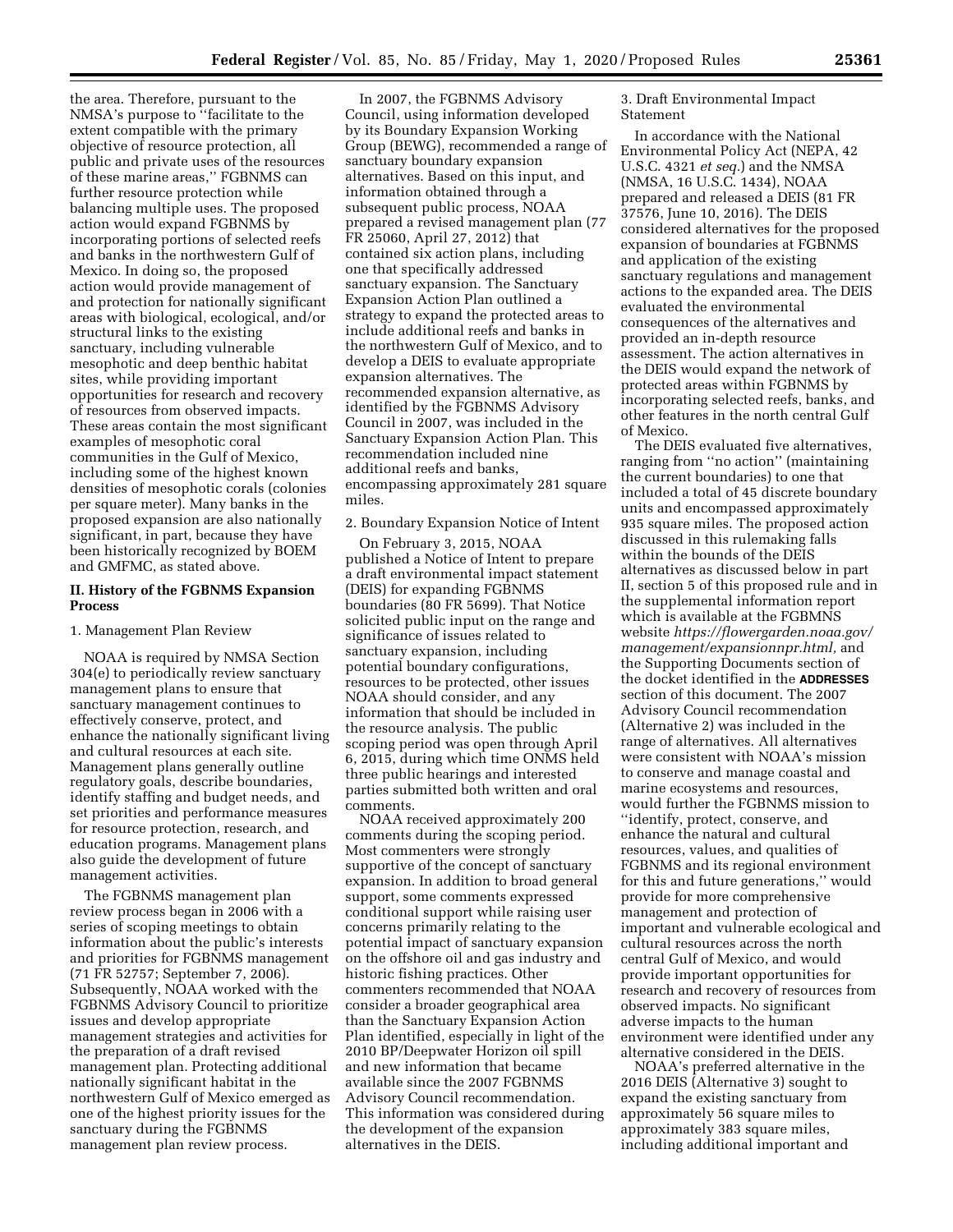sensitive marine habitat areas in the northwestern Gulf of Mexico. This alternative would have applied the existing sanctuary regulations and management actions to the expanded area. The 2016 preferred alternative included 15 reefs and banks (in addition to those contained within the existing 3 sanctuary units) encompassed within 11 discrete boundary polygons.

The 2016 preferred alternative would have also modified the existing Stetson Bank boundary and incorporated the existing East and West Flower Garden Banks in a single new sanctuary unit that included an additional feature known as Horseshoe Bank. The preferred alternative also would have established new discontiguous boundaries encompassing seven individual banks (McGrail, Geyer, Sonnier, Alderdice, MacNeil, Elvers, and Parker) and two additional habitat complexes comprising multiple reefs and banks (the Bright-Rankin-28 Fathom complex and the Bouma-Bryant-Rezak-Sidner complex). NOAA developed this alternative based on similar criteria used by the FGBNMS Sanctuary Advisory Council (SAC) in their 2007 recommendation for boundary expansion, supplemented since that time by information obtained from current research, consultation with other federal and state agencies, and public comment.

The 2016 preferred alternative was also informed by the impacts and restoration plans resulting from the 2010 Deepwater Horizon disaster, and information on biological communities obtained from *in situ* surveys contributed to the analysis. Evaluation criteria were applied for standardization and quality control.

#### 4. Comments Received on the DEIS

### a. Public Comments

NOAA accepted public comments on the DEIS from June 2016 to August 2016 through *https://www.Regulations.gov,*  by mail, and in person during public hearings in Galveston, TX; Houston, TX; New Orleans, LA; Lafayette, LA; and Mobile, AL. Public comments are available for review at *https:// www.regulations.gov,* docket # NOAA– NOS–2016–0059. NOAA received 1,421 separate comments during the public comment period, including three letter campaigns and one petition, each with multiple signatories, for a total of 8,491 comments.

## Characterization of Public Comments

In support of expansion, 4,579 expressed support for Alternative 5 (the most comprehensive alternative), 1,501

for Alternative 3 (Preferred Alternative) and 9 for Alternative 2 (the 2007 SAC Recommendation). The public comments are summarized below, and a comprehensive characterization of public comments will be included in the final environmental impact statement (FEIS).

Public comments identified specific geographic locations of concern within the range of proposed alternatives, and additional areas of concern that were not included in the range of proposed alternatives. Comments raised concerns regarding fish spawning aggregations, open water areas between banks, shipwrecks, mesophotic/deepwater coral ecosystems, artificial reefs, sea turtles, corals, commercial fish, sharks, rays, and whales. Comments supportive of the proposed expansion referred to industrial, environmental, and global impacts. Opposing comments cited existing protections for sensitive resources; restriction to use/access; safety, budget, and management concerns; and socioeconomic consequences.

b. Agency Consultations and Other Coordination

# i. BOEM Consultation

Pursuant to NMSA Section  $304(a)(2)(B)(ii)$  and through the Cooperative Agency Agreement dated September 2015, FGBNMS consulted with BOEM during the development of the DEIS to evaluate the impacts to the oil and gas industry. After NOAA released the DEIS and in a report dated November 2, 2016, BOEM provided additional analysis of the Outer Continental Shelf (OCS) areas affected by Alternative 3 (Preferred Alternative) and Alternative 5. In that report, BOEM provided information on: (1) Discovered, contingent and undiscovered oil and gas resource potential beneath proposed expansion areas; (2) rough cost estimates for directional drilling from outside the sanctuary; (3) potential economic loss to the Federal government from a reduction in OCS leasing if affected sanctuary blocks are not leased; (4) identification of currently leased OCS blocks in the expansion area; (5) rough cost estimates to route new pipelines around the expanded sanctuary area; and (6) areas within the proposed expansion beyond what BOEM currently protects.

ii. Gulf of Mexico Fishery Management Council Consultation

Pursuant to NMSA Section 304(a)(5), ONMS sent a formal letter, dated June 17, 2016, to initiate consultation with

GMFMC. NOAA also provided multiple updates at GMFMC meetings over the course of the development of the DEIS and this proposed rule. Sites in the 2016 DEIS preferred alternative (Alternative 3) were analyzed by GMFMC, and in a communication dated November 9, 2016, GMFMC recommended that NOAA use a ''tiered approach'' for application of fishing regulations within most banks of the expanded sanctuary (see 2, below). The general concept of this approach is based on utilization of areas previously designated by BOEM as NAZs and that are associated with most of the bank features included in the 2016 DEIS Preferred Alternative. The NAZs are defined pursuant to a Gulf of Mexico OCS lease stipulation contained in Notice to Lessees (NTL) No. 2009– G39.

The GMFMC recommendations are as follows:

(1) Maintain current fishing regulations within existing Habitat Areas of Particular Concern (HAPCs).

East and West Flower Garden, Stetson and McGrail Banks are HAPCs with regulations that prohibit fishing with bottom longline, bottom trawl, buoy gear, dredge, pot or trap, and bottom anchoring by fishing vessels.

(2) For other banks in the proposed expansion, establish a ''tiered'' approach for application of fishing regulations as follows: Tier One—areas within existing BOEM NAZs would be established as ''no bottom tending gear'' zones, in which only traditional hook and line fishing (including bandit rigs) would be allowed, and anchoring would be prohibited; Tier Two—areas outside the BOEM NAZs but inside FGBNMS boundaries where bottom tending gear and anchoring by fishing vessels with an endorsement (see 3, below) would be allowed, but bottom trawling, traps, and dredges would be prohibited; Tier Three—outside of sanctuary boundaries—no sanctuary restrictions. The GMFMC also recommended establishing a truncated ''no bottom tending gear zone'' for banks without an NAZ.

(3) For those areas of soft sediment outside of the ''no bottom tending gear zone,'' create an endorsement program to allow anchoring by commercial vessels. This endorsement would require the use of a vessel monitoring system (VMS) and the use of anchor systems equipped with a weak link environmental safeguard. The endorsement would require an education program for operators of commercial vessels and the use of mooring buoys by recreational vessels.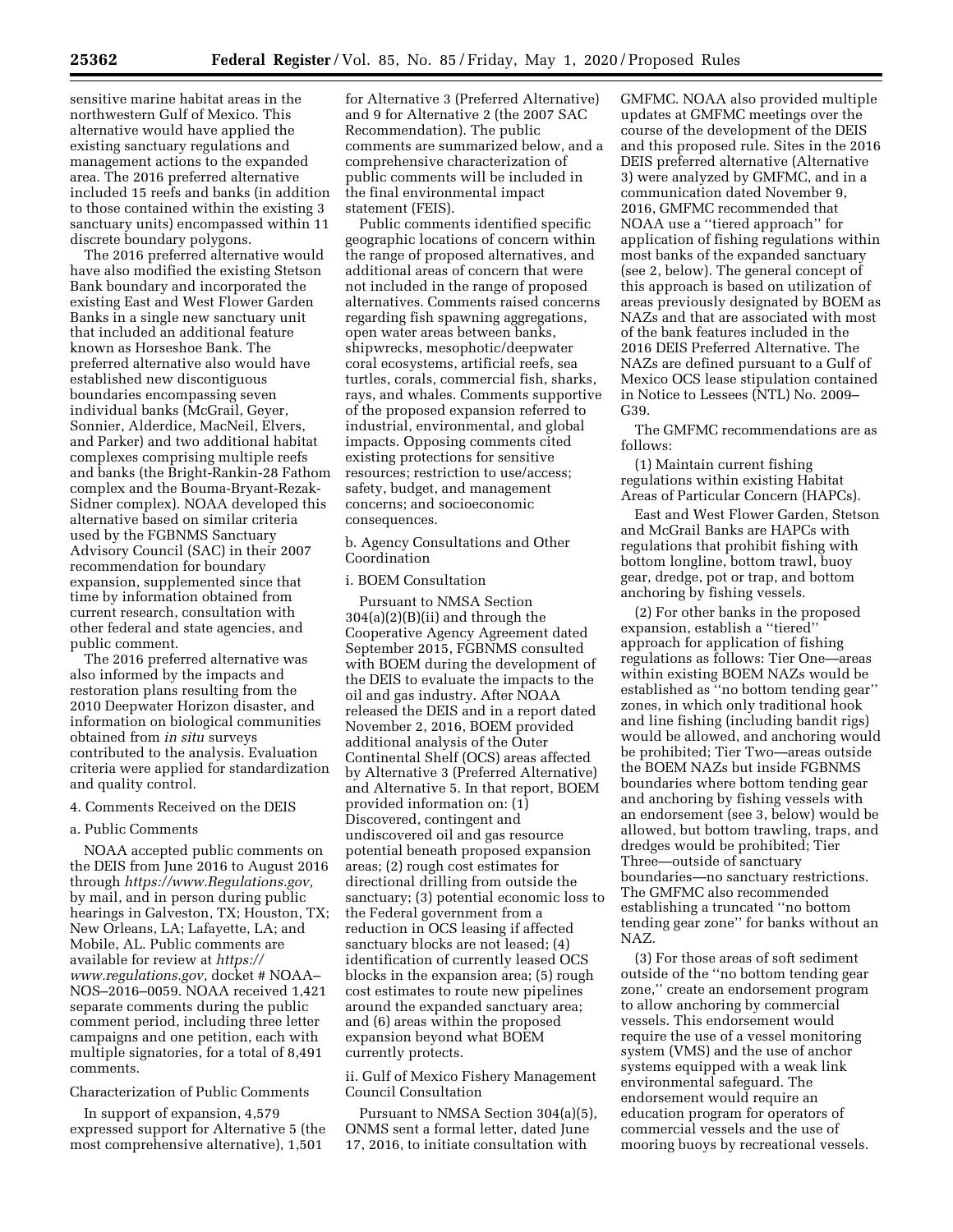(4) Place mooring buoys within the ''no bottom tending gear zones'' to allow for public access.

(5) Alter boundaries for several specific banks.

#### iii. NOAA Fisheries Coordination

Existing protections for FGBNMS include a prohibition on the possession and use of fishing gear with the exception of conventional hook and line gear. Pelagic longline gear is used to target yellowfin tuna and swordfish in the Gulf of Mexico and the proposed sanctuary expansion areas. In an August 2016 letter, NOAA's National Marine Fisheries Service, Atlantic Highly Migratory Species Management Division, requested that an exemption for pelagic longline gear be added to the current exemption for conventional hook and line gear in the expanded sanctuary area.

#### c. FGBNMS Advisory Council Review

Prior to the release of the DEIS, the FGBNMS Advisory Council reestablished the Boundary Expansion Working Group (BEWG) to provide additional review of NOAA's expansion proposal and make recommendations to the full Advisory Council. The BEWG consisted of 10 Advisory Council members and was co-chaired by representatives of the Oil and Gas Industry and Commercial Fishing constituent groups. Between July 2016 and May 2018, the BEWG met 21 times, and considered a variety of topics, including a range of boundary and regulatory issues.

At the request of FGBNMS and in consultation with the BEWG, beginning in April 2017, NOAA's National Centers for Coastal and Ocean Science (NCCOS) developed an analysis tool to assist the BEWG in their boundary discussions. As part of this analysis, NCCOS synthesized available information on biology, ecology, human use, and management designations for the study area, and created a geodatabase that helped visualize and evaluate various boundary expansion options. The analysis used a geospatial planning software tool known as *Marxan,* which is designed to help decision makers find solutions to conservation planning issues. A variety of geospatial datasets were included in the analysis, including commercial fishing vessel activity, oil and gas infrastructure, known locations of sensitive biological communities, shipping activity, and existing management zones. The various data components were assigned weights, as determined by the BEWG, to give priority and identify potential outcomes. The analysis focused on the

locations of the BOEM designated NAZs. NAZs are areas within which no operations, anchoring, or structures are allowed for oil and gas operations. These areas are outlined in BOEM's Western and Central Gulf of Mexico Topographic Features Stipulation Map Package, and further described Notice to Lessees (NTL) No. 2009–G39. The NAZs were developed in the 1970–1980's to protect the shallowest portion of the reefs and banks (*i.e.,* ''topographic features'') under consideration for oil and gas development. The focus on the NAZs by the BEWG was in response to concerns raised primarily by the oil and gas industry regarding potential impacts to offshore energy operations from FGBNMS expansion in this portion of the Gulf of Mexico. Ultimately, the BEWG considered the NAZs as the primary geographically bound characteristic by which to develop recommendations for revisions to the proposed sanctuary expansion boundaries. In April and May 2019, the BEWG adopted a series of recommendations for expansion of 14 of the 15 additional banks proposed in the 2016 DEIS preferred alternative.

The BEWG presented its revised FGBNMS expansion boundaries recommendation to the full FGBNMS Advisory Council (SAC) on May 9, 2018, and the recommendation was accepted by the SAC as proposed.

## 5. NOAA's Revised Preferred Alternative and Supplemental Information Report

Based primarily on the May 2018 recommendation from the FGBNMS Advisory Council, along with input received from public comments, and consultation with the GMFMC and various Federal agencies, NOAA is revising its preferred alternative for sanctuary expansion.

The original 2016 DEIS Preferred Alternative would have added 15 banks, for a total of 18 banks, represented in 11 polygons (including 3 multi-bank complexes). This would have resulted in an increase of the existing sanctuary area from approximately 56 square miles to approximately 383 square miles. NOAA's revised preferred alternative presented in this proposed rule would add 14 banks, for a total of 17 banks, represented in 19 polygons (including 3 banks with multipolygons). This would increase the current sanctuary area from approximately 56 square miles to approximately 160 square miles. NOAA has reduced the size of the expansion areas proposed in the 2016 DEIS preferred alternative, to promote compatibility with users and reduce

potential economic impacts to the offshore energy industry.

The supplemental information report (SIR), which is available at the FGBNMS website *https://flowergarden.noaa.gov/ management/expansionnpr.html,* and the Supporting Documents section of the docket identified in the **ADDRESSES** section of this document, describes NOAA's development of the revised preferred alternative. In summary, through the SIR, NOAA evaluated changes to the 2016 preferred alternative. As detailed in the SIR, the revised preferred alternative boundaries are more tightly drawn around the shallowest portions of the geological features of interest, and the new polygons include all of the same reefs and banks that were represented in the 2016 preferred alternative, with one exception, Bryant Bank, which is not included in the revised preferred alternative. Bryant Bank is a small area in the Bouma-Bryant-Rezak-Sidner Bank complex. Moreover, the SIR evaluated new circumstances and information related to fishing activity and oil & gas activity. Ultimately, NOAA determined that the changes reflected in the revised preferred alternative are not ''substantial changes in the proposed action that are relevant to environmental concerns'' (40 CFR  $1502.9(c)(1)(i)$ ). NOAA further found that the comments received on the 2016 DEIS do not ''constitute significant new circumstances or information relevant to environmental concerns and bearing on the proposed action or its impacts'' (40 CFR 1502.9(c)(1)(ii). As such, NOAA determined that preparing a supplement to the 2016 DEIS is neither required, nor necessary under NEPA. Pursuant to applicable CEQ guidance, NOAA will document the agency's rationale for revising the preferred alternative and provide updated information on the affected environment in the Final Environmental Impact Statement (FEIS) and related Record of Decision (ROD).

NOAA submits that the revised preferred alternative, as presented herein, minimizes the impact to offshore energy exploration and production while providing substantial protection to sensitive marine habitats of national significance and meeting the expansion objectives as identified in the 2012 FGBNMS management plan and 2016 DEIS.

### a. Additional Consultations

i. Executive Order 13795— Implementing an America-First Offshore Energy Strategy

On April 28, 2017, President Donald Trump issued Executive Order 13795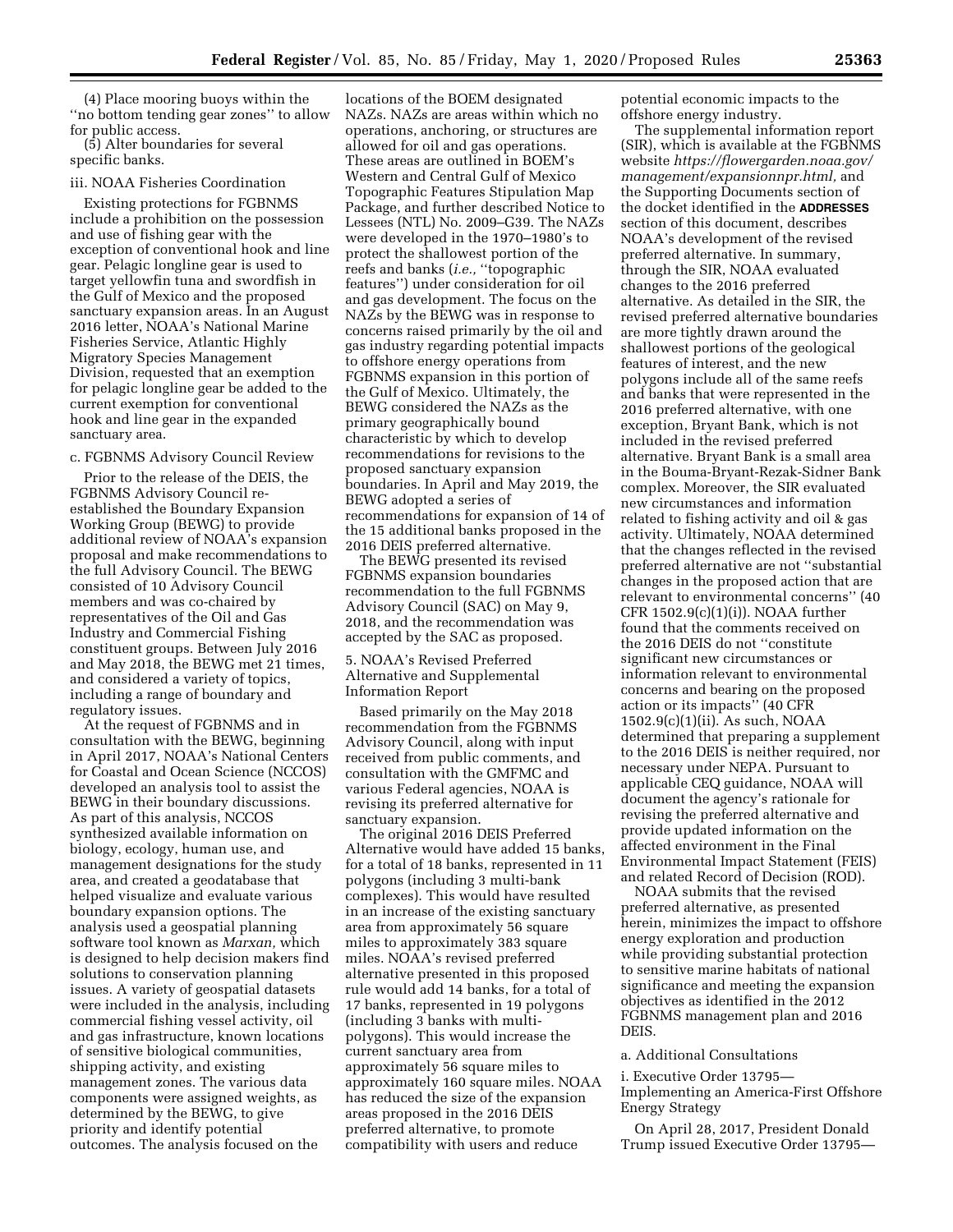*Implementing an America-First Offshore Energy Strategy.* The proposed action is subject to the criteria contained within Section 4 of that order, which directs the Secretary of Commerce to refrain from designating or expanding any national marine sanctuary unless the proposal includes a full accounting from the Department of the Interior (DOI) of any energy or mineral resource potential (including offshore energy from wind, oil, natural gas, methane hydrates, and any other sources that the Secretary of Commerce deems appropriate) within the proposed area, and the potential impact of the expansion on the energy or mineral resource potential within the area proposed to be designated.

On November 6, 2018, NOAA submitted a letter to BOEM, requesting the analysis required by the Executive Order for the revised preferred alternative boundary developed in response to public comment and a recommendation by the FGBNMS Advisory Council described above in part II, section 5 of this proposed rule.

On February 25, 2019, BOEM responded with a review of offshore energy and mineral resource potential located within the revised proposed expansion areas. BOEM's report is available at the Supporting Document section of the docket identified in the **ADDRESSES** section of this document. The BOEM analysis indicated that the proposed expansion could impact the development of OCS oil and gas resources leading to a potential reduction in Federal revenue from leasing revenue and royalties. BOEM expressed concern that expansion would potentially: (1) Restrict new wells from being drilled in areas that would be inside new sanctuary boundaries, but that are currently outside the existing BOEM-designated NAZs, primarily due to the triggering of the EPA's National Pollutant Discharge Elimination System (NPDES) general permit discharge restriction; (2) incorporate some sandy and muddy seafloor that BOEM considers to be available for development under current guidelines; (3) make it more difficult and costly for OCS oil- and gas-related activities to occur; and (4) increase costs on leases in an expanded sanctuary, potentially deterring current lease holders from developing oil and gas resources, as well as reducing future leasing within the sanctuary, which could result in an economic loss to the federal government.

BOEM's analysis stated that areas within the proposed expansion boundaries contain approximately 0.11 million barrels of oil equivalent (MMBOE) reserves, 3.86 MMBOE of

contingent resources, and 4.50 MMBOE of undiscovered resources. The oil reserves estimated in BOEM's analysis represent approximately 0.002% of known oil and gas reserves, 0.07% of the contingent resources, and 0.008% of undiscovered resources in the OCS Gulf of Mexico. This is well below the impacts expressed in the 2016 FGBNMS DEIS, in which NOAA estimated that the proposed expansion had the potential to overlap with approximately 0.25% of known oil and gas reserves.

BOEM's analysis of the revised preferred alternative found that the expansion of FGBNMS would affect 65 additional whole or partial OCS blocks (by incorporation into the FGBNMS and/or by distancing requirements for bottom disturbing activity), which contain eight active oil and gas leases. Most of this area (73%) is already located within BOEM-designated NAZs. As an indication of the potential value of leases in this area, BOEM reports that the total amount of bonus bids collected for the eight active lease blocks affected by the preferred alternative for sanctuary expansion from 1972 through 2018 was \$97 million. Section 304(c) of the NMSA provides that: ''Nothing in this chapter shall be construed as terminating or granting to the Secretary the right to terminate any valid lease, permit, license, or right of subsistence use or of access that is in existence on the date of designation of any national marine sanctuary.'' This provision is implemented by National Marine Sanctuary Program Regulations at 15 CFR 922.47, which would apply to the expanded area. Accordingly, anyone who has a pre-existing activity that falls within the ambit of section 304(c) of the NMSA may request certification of that activity by filing a formal application to NOAA within 90 days of the effective date of the final rule to expand the boundaries of FGBNMS.

BOEM reports that there are also portions of 57 unleased OCS blocks affected by the preferred alternative for the proposed sanctuary expansion that could experience more restrictive oil and gas activity conditions if they are leased following expansion of FGBNMS. NOAA notes that of this area, less than 27% is included in the proposed sanctuary expansion boundaries, and 61% of that area is already included within BOEM NAZs. Therefore, sanctuary designation will not impact most of the lease block area analyzed by BOEM, and it is unlikely that the affected OCS blocks will be rendered un-leasable in the future. However, in the event that these blocks become unavailable for leasing, or if operators choose not to lease them because of

Sanctuary designation (*e.g.* due to the need for directional drilling or relocation), BOEM estimates that there could be a potential loss of revenue to the Federal Government. Under this scenario and, based on a minimum bid amount for the entire unleased acreage, BOEM calculated a potential future cumulative value of \$12 million in lost bonuses for leases could be associated with FGBNMS expansion. When considered in context, this amount is less than significant. For example, in the previous 10 years prior to this analysis, approximately \$7.7 billion in bonus bids have been collected for offshore oil and gas leases in the Gulf of Mexico.

BOEM reported that if technically and economically feasible, access to the affected oil and gas resources could be obtained through directional drilling technology at a potential total increase in cost of \$3.24 million to the oil and gas industry for all future wells impacted by Sanctuary designation. Considering that average offshore well costs range from \$10 to \$50 million in water depth between 50 and 500 ft (15.2—152 m), with drill depths between 5,000 and 20,000 ft (1524— 6096 m), the additional cost related to directional drilling for all future wells that could be impacted by sanctuary expansion is not significant.

Finally, BOEM estimates that from \$8.1 million to \$40.5 million in total potential future lease royalties could be forgone related to the recovery of undiscovered resources in the proposed FGBNMS expansion areas. However, NOAA notes that, based on historical records, lease blocks that are partially within or adjacent to East and West Flower Garden Banks have continued to be leased and developed since designation of FGBNMS in 1992.

BOEM's February 2019 analysis further clarifies the extent of potential for oil and gas development within the proposed sanctuary boundaries and supports the assessment that the proposed action would not have a significant negative economic impact on OCS oil and gas development in the Gulf of Mexico.

ii. GMFMC's Response to the Revised Preferred Alternative

In October 2018, NOAA provided the revised preferred alternative boundaries, which is described above in Part II, section 5 of this proposed rule, to the GMFMC for reconsideration.

The GMFMC sent revised comments to ONMS in a letter dated November 7, 2018, supporting the revised boundary proposal and indicating that the previously recommended tiered approach was no longer needed. For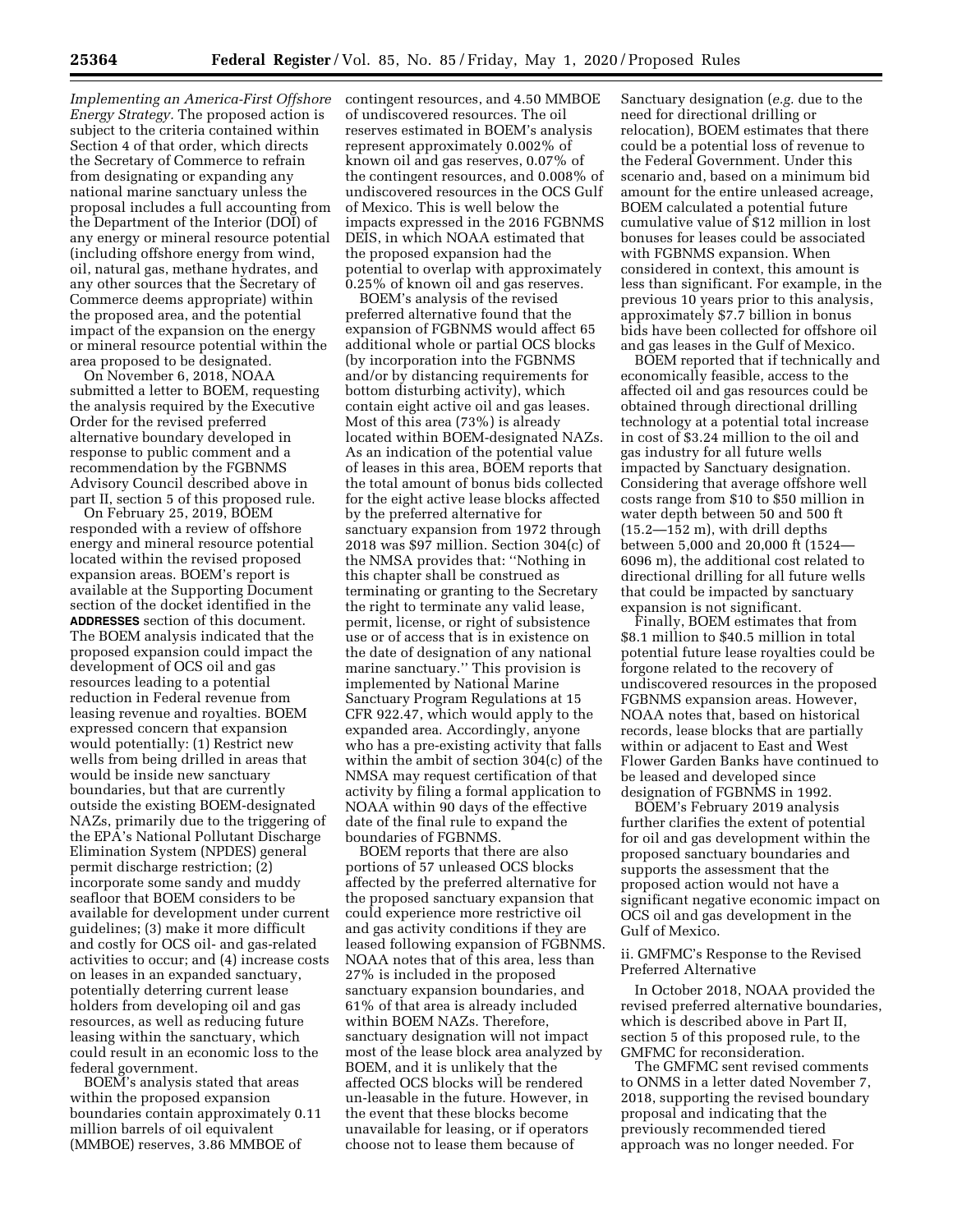more information on the revised preferred alternative, please refer to part II, section 5 of this rulemaking and the Supplemental Information Report, which is available at the FGBMNS website *https://flowergarden.noaa.gov/ management/expansionnpr.html,* and the Supporting Documents section of the docket identified in the **ADDRESSES** section of this document. GMFMC also submitted a request to allow spearfishing in the new expansion areas, as well as encouragement for implementing an endorsement program in order to allow fishing inside the sanctuary, and the installation of additional mooring buoys. The GMFMC suggested also that the FGBNMS investigate the potential impacts that the use of ''bandit rig'' gear could have on coral. The request to allow the use of spearfishing gear in the expanded areas will be vetted through public comment solicitation in part VI section 2 of this proposed rule.

iii. Ongoing Coordination With NOAA Fisheries

Following its review of the revised preferred alternative, NOAA Fisheries has maintained its request for an exemption to allow the use of pelagic longline gear in the expanded sanctuary areas. ONMS is seeking the public's view on this request as described in part VI section 2 of this proposed rule.

### **III. Summary of Regulatory Amendments**

1. Sanctuary Boundary Expansion

NOAA is proposing to amend the existing sanctuary boundary descriptions at 15 CFR part 922, subpart L, and the terms of designation in order to expand the current boundaries of FGBNMS to include portions of 14 additional reefs and banks in the sanctuary, adding approximately 104 square miles, bringing the total area to 160.4 square miles. The proposed boundary changes were selected through a public process to identify and assess marine areas that could more effectively complement current management authorities or enhance natural and cultural resource values. Collectively, these new areas capture a greater diversity of habitats and biological resources than currently protected by FGBNMS. Inclusion of these areas within the sanctuary system would provide additional regulatory protection, resources for management, and improved public awareness of their natural resource values. Detailed maps of these proposed changes are available on our website at *https://*

*flowergarden.noaa.gov/management/ expansionnpr.html.* 

Under this action NOAA is proposing to expand the boundaries of the sanctuary from 56.2 square miles to 160.4 square miles as follows:

- *a. Stetson Bank*—increase of area by 0.6 square miles from 0.8 square miles to 1.4 square miles
- *b. West Flower Garden Bank*—increase of area by 7.2 square miles from 29.9 square miles to 37.2 square miles
- *c. East Flower Garden Bank*—increase of area by 2.4 square miles from 25.4 square miles to 27.8 square miles
- *d. Horseshoe* Bank—28.7 square miles
- *e. MacNeil Bank*—2.7 square miles *f. Rankin/28 Fathom Banks*—5.6 square miles
- *g. Bright Bank* 7.7 square miles
- *h. Geyer Bank*—11.5 square miles
- *i. Elvers Bank*—4.6 square miles
- *j. McGrail Bank*—4.7 square miles
- *k. Sonnier Bank*—3.1 square miles
- *l. Bouma Bank*—7.7 square miles
- *m. Rezak Bank*—3.7 square miles
- *n. Sidner Bank*—2.0 square miles
- *o. Alderdice Bank*—5.0 square miles
- *p. Parker Bank*—7.0 square miles

2. Apply the Existing Sanctuary Regulations and Management Action to the Expanded Area

NOAA also proposes to apply the existing sanctuary regulations (including regulatory prohibitions set forth in section 922.122) and management action to the expanded sanctuary boundary in order to provide for more comprehensive management and protection of sensitive underwater features and marine habitats associated with continental shelf-edge reefs and banks in the northwestern Gulf of Mexico. Accordingly, 15 CFR 922.122(e) would be updated to reflect the effective date of the sanctuary expansion, and no further amendments of the regulatory text in 15 CFR part 922 would be necessary to implement this action as proposed.

3. Additional Amendments Based on Comments Received

As discussed in part VI, NOAA is seeking comment on the proposed boundaries and on the requests for exemption of spearfishing and pelagic longlining and may revise the final rule as appropriate.

# **IV. Summary of Proposed Changes to the Sanctuary Terms of Designation Amending Subpart L**

Section 304(a)(4) of the NMSA requires that the terms of designation include the geographic area of the sanctuary; the characteristics of the area

that give it conservation, recreational, ecological, historical, research, educational, or aesthetic value; and the types of activities that will be subject to regulation by the Secretary of Commerce to protect these characteristics. Section 304(a)(4) also specifies that the terms of designation may be modified only by the same procedures by which the original designation was made.

The terms of designation for FGBNMS was first published in 1991 (56 FR 63637), and became effective in 1994 (58 FR 65664). The terms of designation were not incorporated into the Code of Federal Regulations, and, whenever there was a proposed regulatory change, NOAA and the general public had to search the preamble of the 1991 final rule to understand the nature and scope of the terms of designation. With this action, NOAA is proposing to make the terms of designation more readily available to the general public by amending the FGBNMS regulations at 15 CFR part 922, subpart L, to incorporate the terms of designation as a new Appendix B to the FGBNMS regulations, and update Article II. Description of the Area to include Stetson Bank (added by Congress in 1996 pursuant to Pub. L. 104–283) and the additional reefs and banks proposed for expansion, add a new section relating to the U.S. Department of Defense (DoD) exemption, and (as described below) revise the ''Consistency with International Law'' section of the terms of designation. To read the entire terms of designation, please refer to Appendix A to Subpart L of Part 922 in the draft regulatory text. This action does not propose to change the scope of the activities subject to regulation or change the DoD exemption as set forth in the terms of designation.

NOAA has consulted with the State Department on the development of NMSA regulations for more than 40 years. For example, in 1979 NOAA responded to a commentator who ''felt that NOAA should specify the manner in which recognized principles of international law would be applied where sanctuaries include areas outside the territorial sea,'' by stating: ''Following consultation with the State Department, NOAA has determined that such application must be made on a case-by-case basis to ensure conformance with the evolving principles involved.'' 44 FR 44831, 44833 (July 31, 1979) (Designation and Management of Marine Sanctuaries: Final Rule). Pursuant to State Department advice, NOAA is revising Article IV, Section 2 of the FGBNMS terms of designation to reflect NOAA's long-standing interpretation of 16 U.S.C.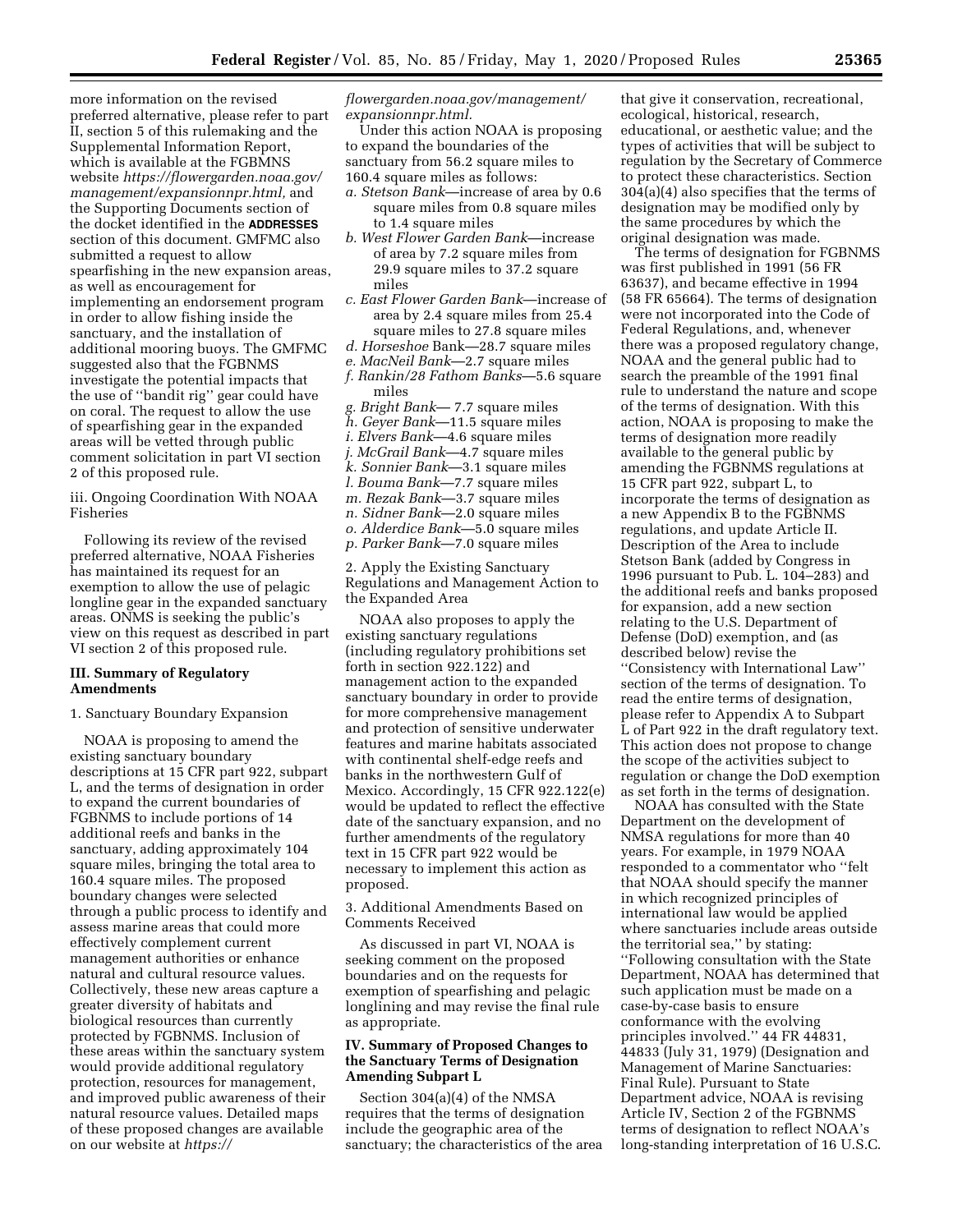1435(a). Accordingly, NOAA proposes to add language to the FGBNMS terms of designation indicating that, based on the legislative history of the NMSA, NOAA has long interpreted the text of 16 U.S.C. 1435(a) as encompassing international law, including customary international law.

### **V. Classification**

# *A. National Marine Sanctuaries Act*

Section 301(b) of the NMSA (16 U.S.C. 1431) provides authority for comprehensive and coordinated conservation and management of national marine sanctuaries in coordination with other resource management authorities. Section 304(a)(4) of the NMSA (16 U.S.C. 1434) requires that the procedures specified in Section 304 for designating a national marine sanctuary be followed for modifying any term of designation. This action is revising the terms of designation (*e.g.,* scope of regulations) for the FGBNMS. In accordance with Section 304, the documents relevant to the proposed expansion of Flower Garden Banks are being submitted to the House Resources Committee and the Senate Committee on Commerce, Science, and Transportation. Section 304(a)(5) of the NMSA also requires that NOAA consult with the appropriate Federal fishery management council on any action proposing to regulate fishing in federal waters. Consultation with the Gulf of Mexico Fishery Management Council (GMFMC) is discussed above in part II sections 4 and 5, and NOAA is soliciting comments on potential exemptions for pelagic longline and spearfishing in the expanded area.

#### *B. National Environmental Policy Act*

In accordance with Section 304(a)(2) of the NMSA (16 U.S.C. 1434(a)(2)), and the provisions of NEPA (42 U.S.C. 4321–4370), NOAA has prepared a DEIS to evaluate the impacts of this proposed action. For more information on the DEIS and steps leading to the revised preferred alternative, please refer above to part II, section 5 of this rulemaking and the Supplemental Information Report, which is available at the FGBMNS website *https:// flowergarden.noaa.gov/management/ expansionnpr.html,* and the Supporting Documents section of the docket identified in the **ADDRESSES** section of this document. The DEIS contains a statement of the purpose and need for the project, description of proposed alternatives, including the no action alternative, description of the affected environment, and evaluation and comparison of environmental

consequences including cumulative impacts. Upon review, NOAA finds that no significant adverse impacts to resources and the human environment are anticipated. Rather, long-term beneficial impacts are anticipated if the proposed action is implemented. Copies of the DEIS are available at the address and website listed in the **ADDRESSES** section of this proposed rule and on *regulations.gov.* 

After review of the comments received on the 2016 DEIS, NOAA is revising the 2016 preferred alternative (See part II, section 5 for more information on this revision). Compared to the 2016 Preferred Alternative (Alt. 3), the revised preferred alternative would reduce the total size of the proposed sanctuary expansion by 223 square miles (from approximately 383 mi2 to 160 mi2), reduce the number of additional banks from 15 to 14, and increase the number of new polygons from 8 larger areas (several of which encompassed multiple features) to 16 smaller areas more closely bounding the shallowest portions of the geological features of interest. This action would increase the total number of banks to 17, and increase the total number of polygons to 19. The boundaries of the revised preferred alternative include no new reefs and banks from the original preferred alternative (Alt. 3) in the 2016 DEIS. The smaller bounded areas established under the revised preferred alternative were developed from the recommendations of the FGBNMS Advisory Council (with minor corrections to the Stetson Bank Boundary consistent with Pub. L. 104– 283 (Oct. 11, 1996)).

Applying applicable NEPA regulations and guidance, NOAA finds that these revisions are within the range of the alternatives already analyzed in the 2016 DEIS, the changes reflected in the revised preferred alternative are not ''substantial changes in the proposed action that are relevant to environmental concerns'' (40 CFR  $1502.9(c)(1)(i)$ , and that this revision does not constitute ''significant new circumstances or information relevant to environmental concerns and bearing on the proposed action or its impacts'' (40 CFR  $1502.9(c)(1)(ii)$ . Therefore, these revisions do not require that NOAA prepare a Supplemental DEIS. NOAA will document the rationale for revising the preferred alternative in the FEIS and related Record of Decision. To further document this, NOAA prepared a Supplemental Information Report, which is summarized above in part II section 5 of this rulemaking.

## *C. Executive Order 12866: Regulatory Impact*

The Office of Management and Budget has determined this rule is significant under Executive Order 12866. This rule is also regulatory under Executive Order 13771. NOAA anticipates the associated costs with this proposed rule will be *de minimis* as explained more fully in the Regulatory Flexibility Act certification.

### *D. Executive Order 13132: Federalism Assessment*

NOAA has concluded this regulatory action does not have federalism implications sufficient to warrant preparation of a federalism assessment under Executive Order 13132. The area that is the subject of the proposed rule is located entirely within federal waters outside of state or local jurisdiction. This proposed rule will not have a substantial or direct effect on states or local governments.

## *E. Executive Order 13175: Consultation and Coordination With Indian Tribal Governments*

This Executive Order reaffirms the Federal government's commitment to tribal sovereignty, self-determination, and self-government. Its purpose is to ensure that all Executive departments and agencies consult with Indian tribes and respect tribal sovereignty as they develop policies on issues that impact Indian communities. This proposed action is not anticipated to have substantial direct effects on one or more Indian tribes, on the relationship between the Federal government and Indian tribes, or on the distribution of power and responsibility between the Federal government and Indian tribes.

# *F. Executive Order 13795: Implementing an America-First Offshore Energy Strategy*

Executive Order 13795 directs the Secretary of Commerce to refrain from designating or expanding any national marine sanctuary unless the proposal includes a full accounting from the Department of the Interior (DOI) of any energy or mineral resource potential (including offshore energy from wind, oil, natural gas, methane hydrates, and any other sources that the Secretary of Commerce deems appropriate) within the proposed area, and the potential impact of the expansion on energy or mineral resource potential within the designated area. Information pursuant to this directive is included in part II section 5 of this proposed rule.

### *G. Regulatory Flexibility Act*

The Regulatory Flexibility Act requires Federal agencies to prepare an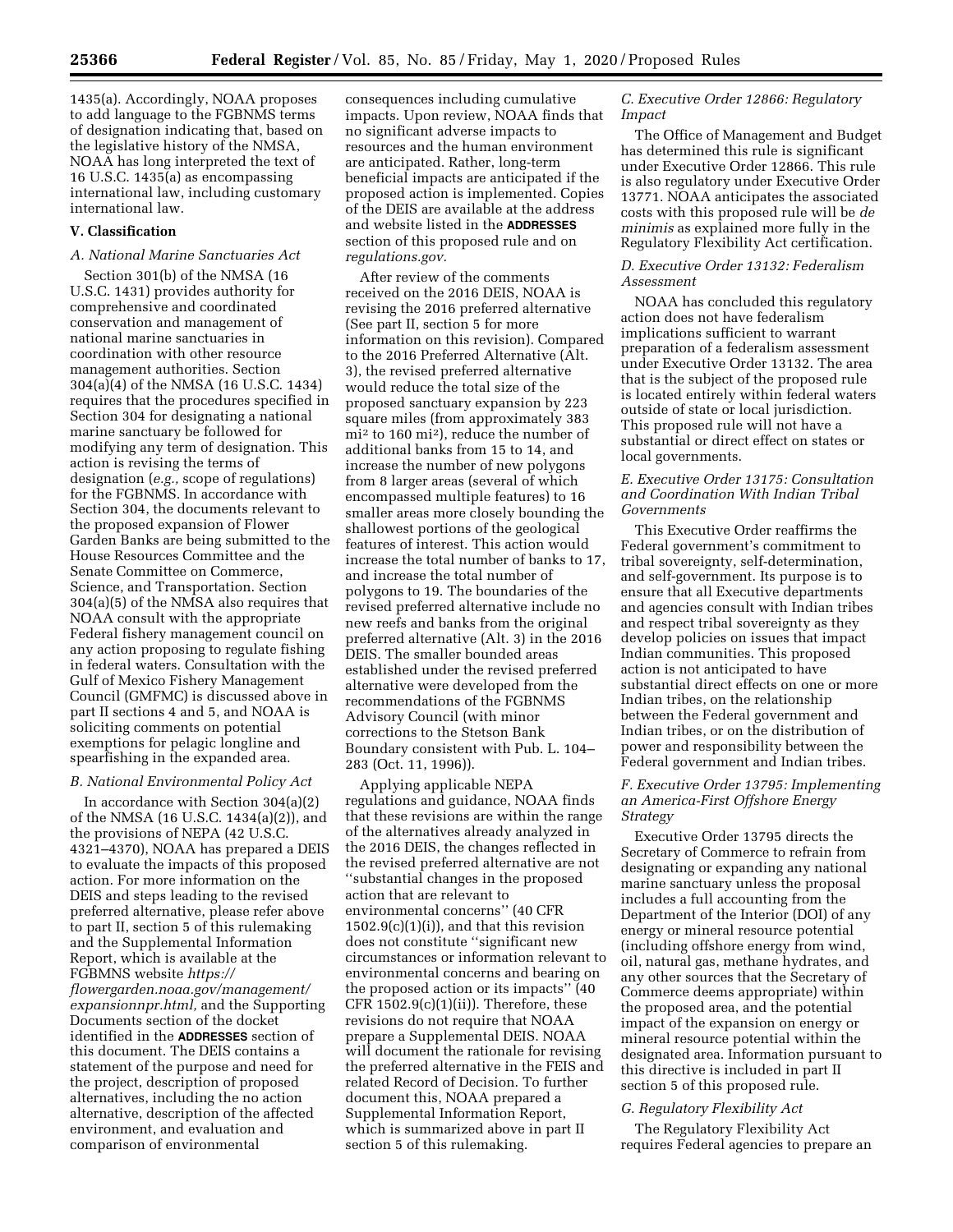analysis of a rule's impact on small entities whenever the agency is required to publish a notice of proposed rulemaking, unless the agency can certify, pursuant to 5 U.S.C. 605(b), that the action will not have a significant economic impact on a substantial number of small entities.

This proposed rule announces that NOAA's ONMS seeks to expand the boundary of FGBNMS, and apply the existing sanctuary regulations and management actions to the expanded area. The types of small organizations that may be impacted by this proposed rule include consumptive and nonconsumptive recreational charter businesses, commercial fishing businesses, sightseeing businesses, and diving businesses operating within the waters approximately 70 to 120 miles offshore of Texas and Louisiana in the northwestern Gulf of Mexico.

The Small Business Administration designates a scenic, sightseeing, sports, or recreational (NAICS code 487210) business as a small business if it has annual receipts of less than \$8 million (13 CFR 121.201). A finfish business (NAICS code 114111) is also designated as a small business if it has annual receipts of less than \$22 million (13 CFR 121.201). Oil and gas businesses (NAICS codes 21311 and 213112) are designated as small businesses if they hire less than 1000 employees and have annual receipts less than \$41.5 million. NOAA has not identified any small entities that are in the oil and gas sector.

*Methodology.* Due to the lack of quantitative data on the number of businesses directly affected by the proposed regulations and their levels of revenues, costs, and profits from their activities in the FGBNMS expansion area, the assessment here is qualitative. As described in the 2016 DEIS and in Leeworthy et al. (2016), using Vessel Monitoring System (VMS) data, NOAA identified 76 unique commercial fishing vessels in the northern Gulf of Mexico representing 40 fishing operators from Texas to Florida. These commercial fishing operators were surveyed (Leeworthy et al. 2016), and survey results of these operators revealed that six firms were using fishing areas in the vicinity of the banks in the 2016 DEIS, and those interests were considered as close to a census as practical of all commercial fishing operations targeting the banks in the proposed expansion areas. Therefore, NOAA determined that fishing occurred with low frequency within the proposed expansion areas of the sanctuary.

In this analysis, NOAA concluded that impacts to the small business entities that were analyzed would be no

effect or negligible. No effect means that the proposed action would have no impact on small businesses, and negligible means that the proposed action would cause less than 1% change to small businesses and no likely impact to revenue, costs, and profits.

The 2016 DEIS analyzed five spatial alternatives (identified as Alternatives 1–5) for the proposed expansion of FGBNMS. Existing sanctuary regulations would apply in the newly expanded area regardless of which spatial alternative is adopted. Oil and gas regulations and other related regulations addressed in the 2016 DEIS are not discussed since the oil and gas industry operating within the northern Gulf of Mexico would not be deemed a small business under applicable SBA regulations. This analysis focuses on the application of existing sanctuary regulations to new areas that would impose fishing gear restrictions, prohibit anchoring and mooring of certain vessels in the sanctuary, and protect sanctuary resources. The proposed action is expected to have negligible impact on small entities due to the low level of fishing effort observed in the proposed expansion areas.

*Fishing Gear Regulations in the Expanded Sanctuary Boundaries.* Under the existing sanctuary regulations, which would be applied in the expanded area if the proposed rule is adopted, only conventional hook and line gear may be used in the expanded sanctuary boundaries. The term ''conventional hook and line gear'' means any fishing apparatus operated aboard a vessel and composed of a single line terminated by a combination of sinkers and hooks or lures and spooled upon a reel that may be handor electronically operated, hand-held or mounted; and this term does not include bottom longlines (15 CFR 922.3). Applying these regulations, fishing with bottom-tending gear, nets, trawls, and speargun would be prohibited in the expanded sanctuary boundaries. NOAA determined that the proposed regulations would not have a significant economic impact on a substantial number of recreational or commercial fishing entities. According to Leeworthy et al. (2016), six commercial fishing and eight for-hire recreational entities use reefs and banks in or near the proposed expansion area for some portion of their operations. Each of these firms were shown to operate in an area considerably larger than the proposed expansion area; therefore, in none of the cases studied, were the amounts of impacts a significant portion of the business of any of the firms potentially affected.

This analysis is also explained in the 2016 DEIS, and the economic effects of the revised preferred alternative are bounded within the results of the DEIS alternatives.

Moreover, fishers would likely be able to harvest from similar areas near the proposed expansion area through spatial substitution. In the DEIS, NOAA used hardbottom substrate as a proxy for habitat areas targeted by the commercial fishing industry, and estimated that for the DEIS alternatives, between 0.59% and 7.15% of hardbottom habitat in the study area (north central Gulf of Mexico) would be subject to additional fishing restrictions, and the DEIS preferred alternative overlapped with 4.01% of the hardbottom substrate in the study area. Additionally, the area of the proposed expansion, under the revised preferred alternative, is considerably smaller than the 2016 preferred alternative. As such, fishers could use areas within the same reefs and banks adjacent to the sanctuary expansion areas.

For recreational fisheries, the prohibition on spearfishing in the expanded area might be similarly offset by spatial substitution. This is especially true given the fact that the banks studied showed very little spearfishing activity in the proposed action area.

Increased visitation to the sanctuary for recreation and tourism could result in positive long-term regional economic impacts as a result of increased visitor spending in coastal communities from which the sanctuary is accessed.

*Anchoring and Mooring Regulations in the Expanded Sanctuary Boundaries.*  The existing sanctuary regulations, which would be applied in the expanded area if the proposed rule is adopted, prohibit anchoring any vessel within the sanctuary. Mooring any vessel that is greater than 100 feet in registered length to a mooring buoy in the sanctuary is also prohibited. NOAA anticipates that the prohibition on bottom disturbing activities (such as anchoring) would reduce or eliminate opportunities to engage in some activities by commercial and recreational fishing vessels. However, the installation of mooring buoys for small vessels, measuring less than 100 feet in registered length, would potentially reduce the associated impacts. The impact of the anchoring prohibition and mooring restriction would also be none to negligible on commercial vessels (regardless of the vessel length) because commercial vessels are very unlikely to anchor or moor in the expansion area. Recreational vessels would not be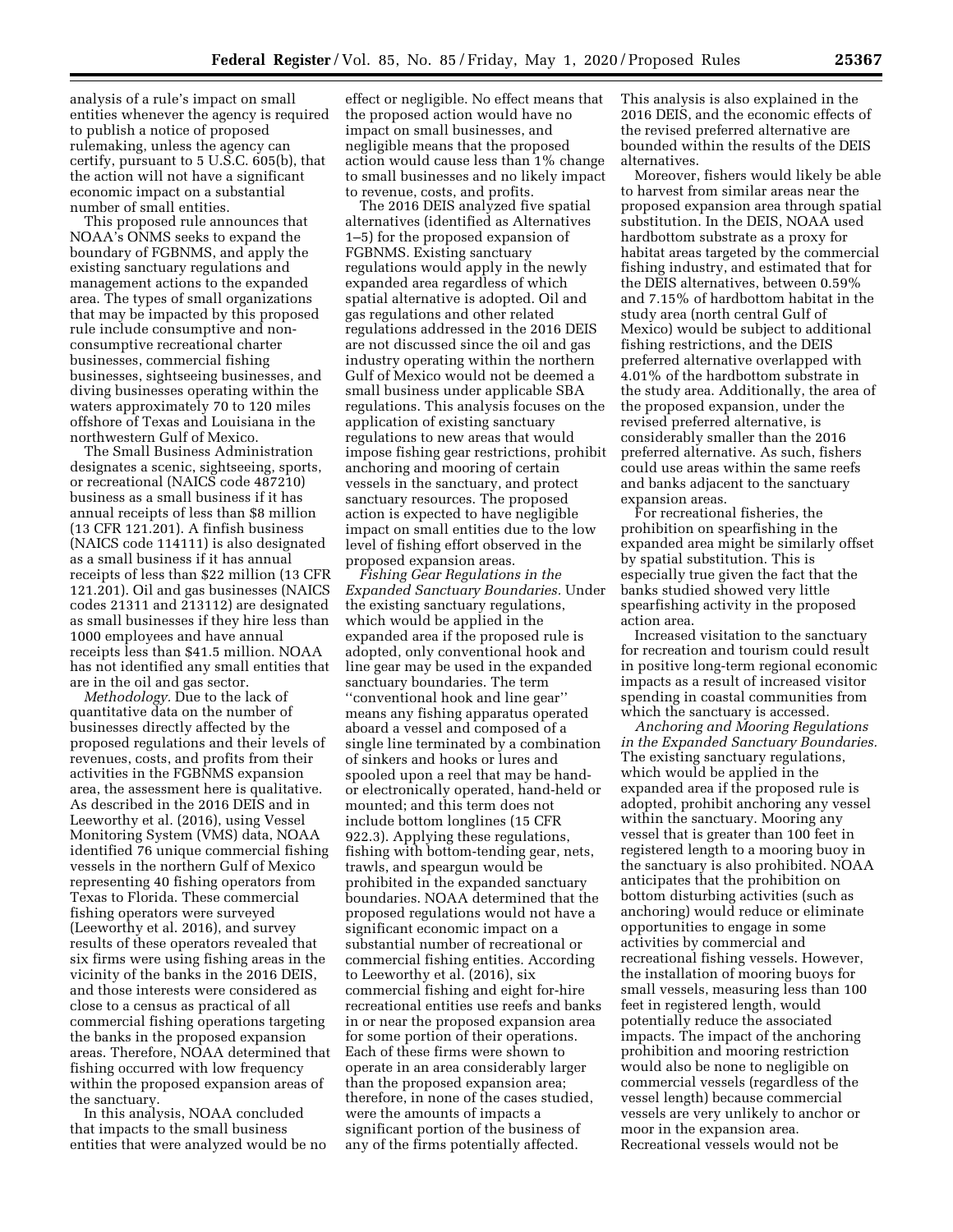significantly impacted by these restrictions because they would be allowed to use moorings, due to the infrequency with which they use these areas, and mitigating factors, which are described below. Additionally, a portion (14%) of the proposed expanded area, including the modified boundaries of East and West Flower Garden and Stetson Banks, and the entire area of McGrail Bank, fall within existing coral Habitat Areas of Particular Concern (HAPC), which already prohibit anchoring by fishing vessels and use of bottom tending gear. Sanctuary expansion and the extension of the sanctuary regulations to the expanded area could also benefit small business diving and recreational fishing entities by enhancing the access to these areas through mooring buoy installation.

The prohibition on the use of bottom disturbing gear (such as anchoring) would also have a negligible impact, and potential impacts may be offset by spatial substitution (*i.e.,* fishers could operate in similar areas nearby, which is also referred to as displacement) (Leeworthy et al. 2016). Please refer to the above analysis regarding spatial substitution. This negligible impact would be further reduced by mitigating factors (*i.e.,* potential for gear substitution, mooring buoy installations made possible by sanctuary designation). For example, though fishing for reef fish using bandit rigs would be allowed, prohibitions on anchoring may make this activity more difficult due to the need to anchor in specific locations to better target fish aggregations. Although anchoring prohibitions would make such fishing activities more difficult, NOAA concludes that the impact to relevant business is negligible because of the low intensity of fishing in the proposed expansion areas and because these areas make up a small portion of these businesses' overall area of use. Moreover, the fishing operators surveyed in Leeworthy et al. (2016) did not identify the expansion area as a primary or principle fishing area. Fishing from mooring buoys would also continue to be allowed provided the vessel does not exceed the prohibited length.

*Regulations Protecting Sanctuary Resources.* Existing regulations applied to the expanded sanctuary area would prohibit injury, removal (or attempt to remove), or possession (regardless of where collected, caught, harvested or removed) of any coral or other bottom formation, coralline algae or other plant, marine invertebrate, brine-seep biota or carbonate rock, or fish (except for fish caught by use of conventional hook and

line gear) within the sanctuary. Recreational diving businesses may be impacted negligibly by these existing regulations if applied to the expanded sanctuary area as proposed. Spearfishing, collection of souvenirs (shells, rocks, etc.), and fish feeding by scuba or breath-hold divers may be very minimally impacted. The extent of this type of activity is unknown but thought to be extremely limited due to the fact that only 0.013% of the proposed expansion area is within typical recreational diving depth ranges (depths of 130 feet or less) and the significant distance (more than 50 miles offshore) to the expansion areas. Divers prefer to visit shallower areas where manmade structures such as oil rigs and sunken ships are present (*e.g.,* Ditton et al. 2002). Therefore, the extent of this impact would be mitigated by spatial substitution (artificial reefs) and through the promotion of best practices for divers within the sanctuary.

Based on the analysis presented above, the Chief Counsel for Regulations for the Department of Commerce has certified to the Office of Advocacy of the Small Business Administration that the modifications of the regulations at 15 CFR part 922 will not have a significant economic impact on a substantial number of small entities. This proposed rule also does not establish any new reporting, recordkeeping, or other compliance requirements.

#### *H. Paperwork Reduction Act*

The existing FGBNMS regulations contain a collection-of-information requirement subject to the Paperwork Reduction Act (PRA), approved by The Office of Management and Budget (OMB), under control number 0648– 0141, for collection-of-information for reporting and recordkeeping requirements under 15 CFR part 922. This proposed rule would not increase or otherwise revise the existing paperwork burdens.

The public reporting burden for national marine sanctuary general permit applications is estimated to average 1 hour 30 minutes per application, including the time for reviewing the application instructions, searching existing data sources, gathering and maintaining the data needed, and completing and reviewing the collection of information. For special use permits, a collection-of information requirement is necessary to determine whether the proposed activities are consistent with the terms and conditions of special use permits prescribed by the NMSA. The public reporting burden for this collection of information is estimated to average

twenty four (24) hours per response (application, annual report, and financial report), including the time for reviewing instructions, searching existing data sources, gathering and maintaining the data needed, and completing and reviewing the collection of information. This estimate does not include additional time that may be required should the applicant be required to provide information to NOAA for the preparation of documentation that may be required under NEPA (16 U.S.C. 1431 *et seq.*).

NOAA does not expect that this proposed rule would appreciably change the average annual number of respondents or the reporting burden for the information requirements supporting special use or research permits because few activities requiring new permits are expected for the proposed areas. Much of the research is expected to be conducted by the sanctuary, and other uses that require permits are anticipated with very low intensity in the proposed expansion areas. NOAA believes that the proposed regulations do not necessitate a modification to its information collection approval by the Office of Management and Budget under the Paperwork Reduction Act. However, an increase in the number of ONMS permit requests would require a change to the reporting burden certified for OMB control number 0648–0141. While not expected, if such permit requests do increase, an update to this control number for the processing of ONMS permits would be requested.

Comments regarding this burden estimate, or any other aspect of this data collection, including suggestions for reducing the burden, may be sent to NOAA (see **ADDRESSES** above) and to the Office of Management and Budget (OMB) by email to *OIRA*\_*submission@ omb.eop.gov* or fax to (202) 395–7285. Before an agency submits a collection of information to OMB for approval, the agency shall provide 60-day notice in the **Federal Register**, and otherwise consult with members of the public and affected agencies concerning each proposed collection of information, to solicit comments to:

(i) Evaluate whether the proposed collection of information is necessary for the proper performance of the functions of the agency, including whether the information will have practical utility;

(ii) Evaluate the accuracy of the agency's estimate of the burden of the proposed collection of information, including the validity of the methodology and assumptions used;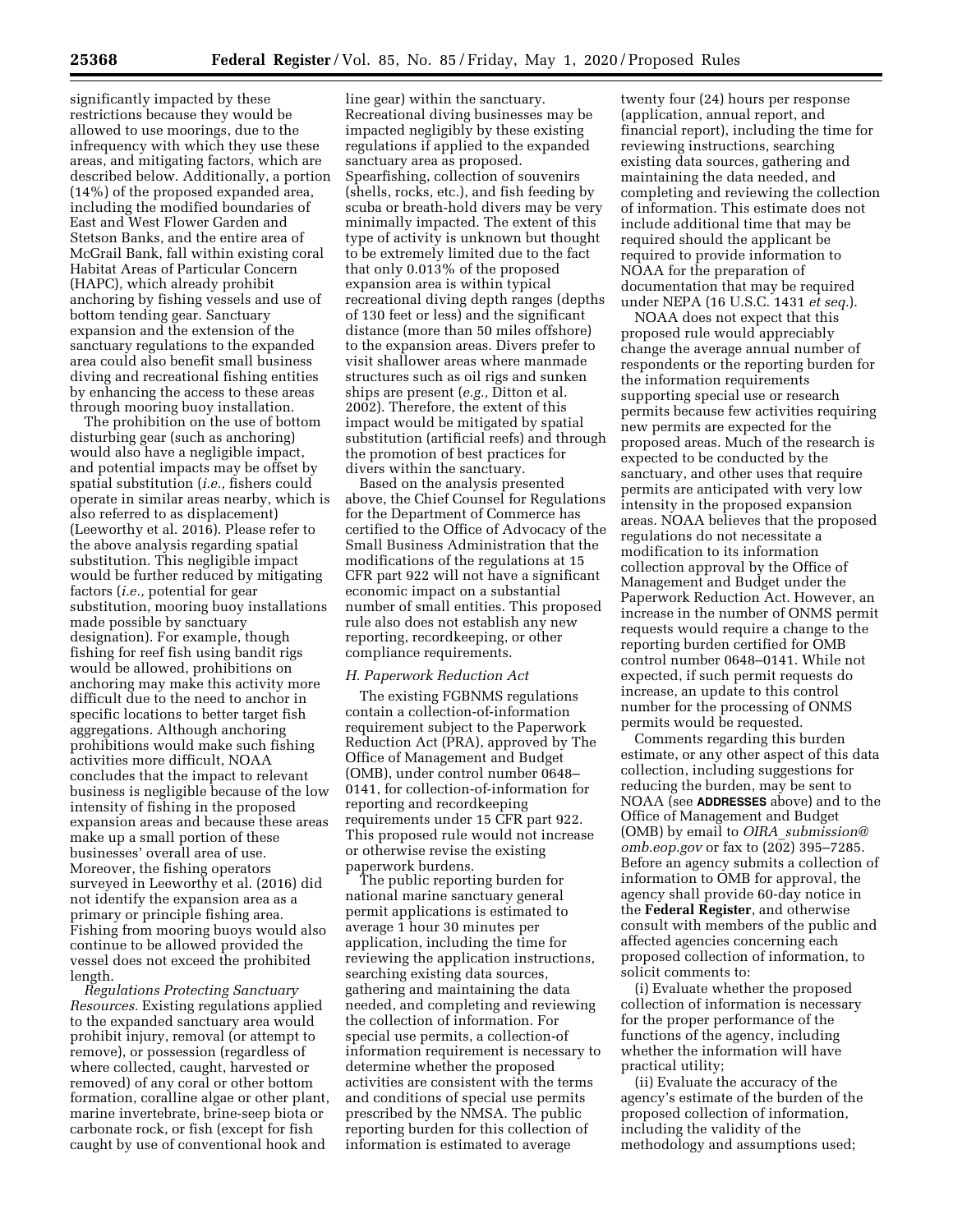(iii) Enhance the quality, utility, and clarity of the information to be collected; and

(iv) Minimize the burden of the collection of information on those who are to respond, including through the use of appropriate automated, electronic, mechanical, or other technological collection techniques or other forms of information technology, *e.g.,* permitting electronic submission of responses.

#### *I. National Historic Preservation Act*

The National Historic Preservation Act (NHPA; *16 U.S.C. 470 et seq.*) is intended to preserve historical and archaeological sites in the United States of America. The act created the National Register of Historic Places, the list of National Historic Landmarks, and the State Historic Preservation Offices. Section 106 of the NHPA requires Federal agencies to take into account the effects of their undertakings on historic properties, and afford the Advisory Council on Historic Preservation (ACHP) a reasonable opportunity to comment. The historic preservation review process mandated by Section 106 is outlined in regulations issued by ACHP (*36 CFR part 800*).

In coordinating its responsibilities under the NHPA, NOAA has solicited for and identified consulting parties, and will complete the identification of historic properties and the assessment of the effects of the undertaking on such properties in scheduled consultations with those identified parties. By this notice, NOAA seeks to solicit public input, particularly regarding the identification of historic properties within the proposed areas of potential effect. Pursuant to *36 CFR 800.16*(l)(1), historic properties includes: ''any prehistoric or historic district, site, building, structure or object included in, or eligible for inclusion in the National Register of Historic Places maintained by the Secretary of the Interior.'' The term includes artifacts, records, and remains that are related to and located within such properties. Responses to comments received on this proposed rule and results of Section 106 consultations will be published in the Final Environmental Impact Statement and in the final rule.

### *J. Coastal Zone Management Act*

Section 307 of the Coastal Zone Management Act (CZMA; 16 U.S.C. 1456) requires Federal agencies to consult with a state's coastal program on potential Federal regulations having an effect on state waters. Copies of the Draft Environmental Impact Statement were provided to the Gulf Coast States,

soliciting feedback on reasonably foreseeable effects on coastal resources and uses. Responses were received from Mississippi Department of Marine Resources and the Texas General Land Office indicating no objection to the proposed boundary changes or the DEIS. The information received from these states will be used by NOAA to prepare determinations, as appropriate, in compliance with the CZMA.

#### **VI. Request for Comments**

Comments are welcome on any and all aspects of the proposed rule, and we request any data that may further inform impacts of the proposed action. We specifically solicit information on the following elements for consideration.

1. Changes to the Proposed Boundaries in the Revised Preferred Alternative

Based on the Sanctuary Advisory Council recommendations in response to the DEIS, NOAA has made a number of changes to the boundaries of the polygons surrounding the banks and submerged features. NOAA is soliciting public comment on the revised boundaries.

### 2. Pelagic Longline Exemption Request

Existing protections for FGBNMS include a prohibition on the possession and use of fishing gear with the exception of conventional hook and line gear. Pelagic longline gear is used to target yellowfin tuna and swordfish in the Gulf of Mexico, including in the proposed sanctuary expansion areas. NOAA's National Marine Fisheries Service, Atlantic Highly Migratory Species Management Division, has submitted a request for an exemption for pelagic longline gear to be added to the current exemption for conventional hook and line gear in the sanctuary. NOAA is soliciting public input on this request.

#### 3. Spearfishing Exemption Request

Existing protections for FGBNMS include a prohibition on the possession and use of spearfishing equipment. During the public comment period for the DEIS, NOAA received several requests for an exemption to this prohibition for new expansion areas. Additionally, the Sanctuary Advisory Council's 2018 recommendation for sanctuary expansion also included a recommendation to allow free-diving spearfishing at all new banks, but not within the 3 banks of the existing sanctuary. Additionally, the SAC requested an exemption for the possession of spearguns (stowed and not available for immediate use) on board a vessel within the boundaries of the

current FGBNMS, but the vessel may not be in possession of any reef fish species (with the exception of bait fish). Finally, the GMFMC also recommended that NOAA consider an exemption for the possession and use of spearfishing equipment in the sanctuary. NOAA is soliciting public input on this request.

Accordingly, for the reasons set forth above, NOAA is proposing to amend Part 922, title 15 of the Code of Federal Regulations as follows:

#### **List of Subjects in 15 CFR Part 922**

Administrative practice and procedure, Coastal zone, Fishing gear, Marine resources, Natural resources, Penalties, Recreation and recreation areas, Wildlife.

#### **Nicole R. LeBoeuf,**

*Acting Assistant Administrator for Ocean Services and Coastal Zone Management,National Ocean Service.* 

# **PART 922—NATIONAL MARINE SANCTUARY PROGRAM REGULATIONS**

■ 1. The authority citation for part 922 continues to read as follows:

**Authority:** 16 U.S.C. 1431 *et seq.* 

#### **Subpart L—Flower Garden Banks National Marine Sanctuary**

■ 2. Revise § 922.120 to read as follows:

#### **§ 922.120 Boundary.**

The Flower Garden Banks National Marine Sanctuary (Sanctuary) boundary encompasses a total area of approximately 121 square nautical miles (160.35 square miles) of offshore ocean waters, and submerged lands thereunder, along the continental shelf and shelf edge in the northwestern Gulf of Mexico. The entire sanctuary boundary is comprised of 19 unique polygons. The precise boundary coordinates for each polygon are listed in Appendix A to this subpart.

\* \* \* \* \*  $\blacksquare$  3. In § 922.121 revise the term "No Activity Zone'' to read as follows:

### **§ 922.121 Definitions.**

\* \* \* \* \* *No Activity Zone* (applicable only to oil and gas industry activities) means the geographic areas delineated by the Department of the Interior in Topographic Features Stipulations for Outer Continental Shelf (OCS) lease sales as defined by a bathymetric contour (isobath) ranging from 55–85m in depth, with the exception of Stetson Bank (52m) and East and West Flower Garden Banks (100m). The Notice to Lessees (NTL) No. 2009–039 provides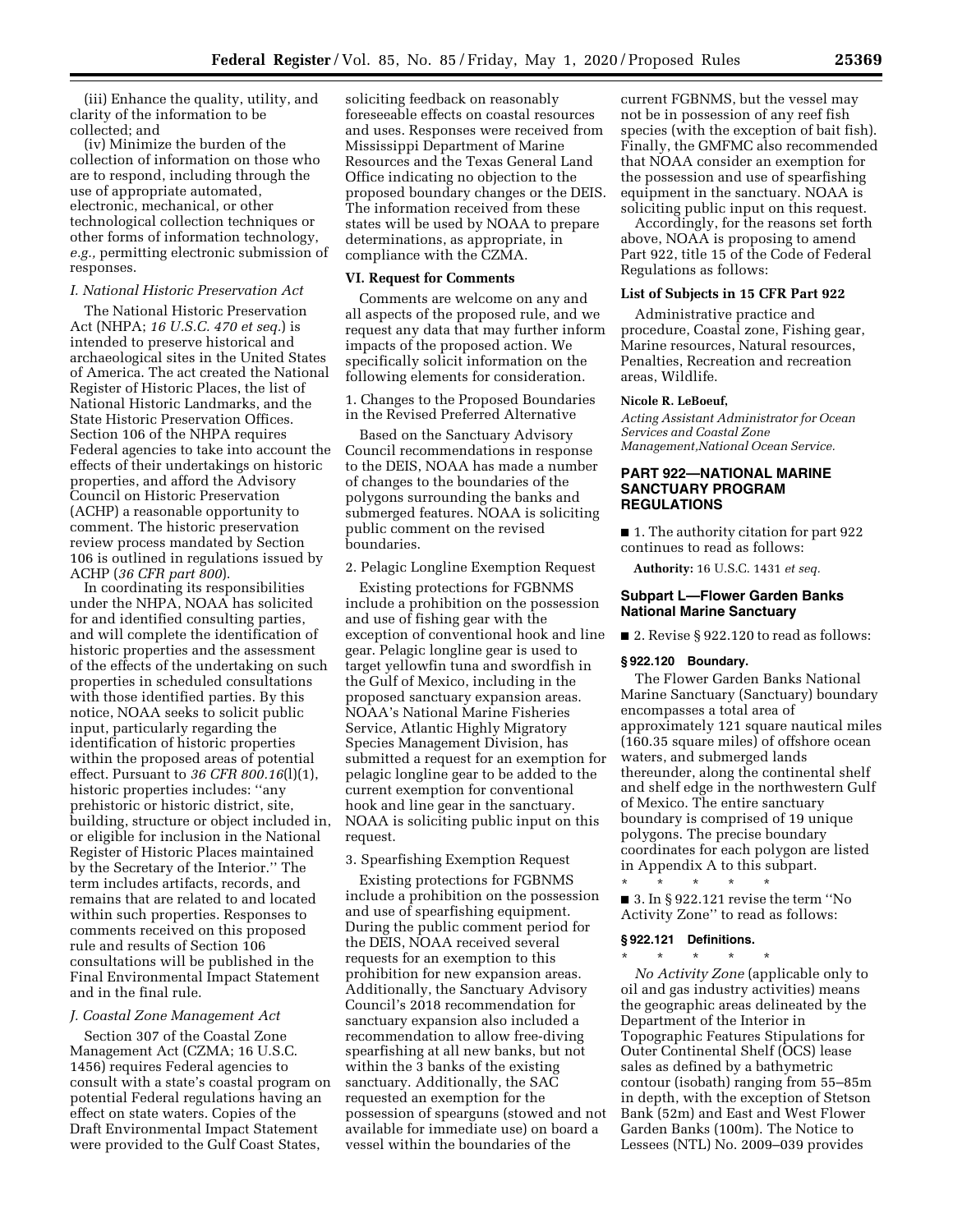and consolidates guidance for the avoidance and protection of biologically sensitive features and areas (*i.e.*  topographic features, pinnacles, live bottoms (low relief features)) and other potentially sensitive biological features (PSBFs) when conducting operations in water depths shallower than 980 feet (300 meters) in the Gulf of Mexico. NTL 2009–039 remains in effect pursuant to NTL No. 2015–N02. The no-activity zones are based on depth contours as noted for the following Banks: Stetson Bank (52 meters), MacNeil Bank (82 meters), Rankin Banks (including 28 Fathom Bank) (85 meters), Bright Bank (85 meters), Geyer Bank (85 meters), Elvers Bank (85 meters), McGrail Bank (85 meters), Bouma Bank (85 meters), Rezak Bank (85 meters), Sidner Bank (85 meters), Sonnier Bank (55 meters), Alderdice Bank (80 meters), and Parker Bank (85 meters). For East and West Flower Garden Banks, the no-activity zones are based on the ''1⁄4 <sup>1</sup>/4 <sup>1</sup>/<sub>4</sub>'' aliquot system formerly used by the Department of the Interior, a method that delineates a specific portion of a

block rather than the actual underlying isobath. The precise aliquot part description of these areas around East and West Flower Garden Banks are provided in Appendix A of this subpart. \* \* \* \* \*

■ 4. Revise § 922.122 paragraph (e)(1) to read as follows:

### **§ 922.122 Prohibited or otherwise regulated activities.**

\* \* \* \* \* (e)(1) The prohibitions in paragraphs (a)(2) through (11) of this section do not apply to activities being carried out by the Department of Defense as of the effective date of Sanctuary designation (EFFECTIVE DATE OF REGULATIONS). Such activities shall be carried out in a manner that minimizes any adverse impact on Sanctuary resources or qualities. The prohibitions in paragraphs (a)(2) through (11) of this section do not apply to any new activities carried out by the Department of Defense that do not have the potential for any significant adverse impact on Sanctuary resources or qualities. Such activities shall be carried

out in a manner that minimizes any adverse impact on Sanctuary resources or qualities. New activities with the potential for significant adverse impact on Sanctuary resources or qualities may be exempted from the prohibitions in paragraphs (a)(2) through (11) of this section by the Director after consultation between the Director and the Department of Defense. If it is determined that an activity may be carried out, such activity shall be carried out in a manner that minimizes any adverse impact on Sanctuary resources or qualities.

■ 5. Revise Appendix A to Subpart L of Part 922 to read as follows:

\* \* \* \* \*

### **Appendix A to Subpart L of Part 922— Flower Garden Banks National Marine Sanctuary Boundary Coordinates**

# **Flower Garden Banks National Marine Sanctuary**

Coordinates listed in this appendix are unprojected (Geographic Coordinate System) and based on the North American Datum of 1983 (NAD83).

| Point ID No. | Polygon ID<br>Ño. | Bank(s) | Latitude | Longitude                  |
|--------------|-------------------|---------|----------|----------------------------|
| 1            | 1                 |         | 28.15673 | $-94.29673$                |
|              |                   |         | 28.15661 | $-94.30312$                |
|              | 1                 |         | 28.15862 | $-94.30888$                |
| 4            | 1                 |         | 28.16950 | $-94.30839$                |
|              | 1                 |         | 28.17386 | $-94.30257$                |
|              |                   |         | 28.17583 | $-94.29445$                |
| 7            |                   |         | 28.17543 | $-94.29327$                |
| 8            | 1                 |         | 28.17284 | $-94.28952$                |
| $9$          | 1                 |         | 28.16924 | $-94.28677$                |
| 10           |                   |         | 28.16428 | $-94.28681$                |
| 11           | 1                 |         | 28.16274 | $-94.28756$                |
| 12           |                   |         | 28.15796 | $-94.29047$                |
| 13           | $1$               |         | 28.15673 | $-94.29673$                |
|              | $2$               |         | 27.84363 | $-93.78549$                |
| $2$          | 2                 |         | 27.81750 | $-93.81056$                |
|              | 2                 |         | 27.81752 | $-93.84752$                |
| 4            | 2                 |         | 27.83069 | $-93.86271$                |
|              | 2                 |         | 27.81735 | $-93.87490$                |
| 6            | 2                 |         | 27.83220 | $-93.89185$                |
| 7            |                   |         | 27.85854 | $-93.89369$                |
|              | 2                 |         | 27.87925 | $-93.87853$                |
| 9            | 2                 |         | 27.92626 | $-93.82011$                |
| $10$         | 2                 |         | 27.92620 | $-93.81759$                |
| 11           |                   |         | 27.91801 | $-93.80801$                |
| 12           | 2                 |         | 27.90969 | $-93.77939$                |
| 13           | $2$               |         | 27.88644 | $-93.77939$                |
| 14           | 2                 |         | 27.84363 | $-93.78549$                |
| 1            | $3$               |         | 27.82317 | $-93.62789$                |
| 2            | $3$               |         | 27.80927 | $-93.63578$                |
| 3            | 3                 |         | 27.80568 | $-93.65541$                |
|              | 3                 |         | 27.79429 | $-93.66555$                |
|              |                   |         | 27.78357 | $-93.68846$                |
| 5            | 3                 |         |          |                            |
|              | 3                 |         | 27.79640 | $-93.70534$<br>$-93.75198$ |
| 7            | 3                 |         | 27.81855 |                            |
| $9$          | 3                 |         | 27.82742 | $-93.74743$                |
|              | $3$               |         | 27.81868 | $-93.68868$                |
| 10           |                   |         | 27.83143 | $-93.68941$                |
|              | 3                 |         | 27.84699 | $-93.70079$                |
| $12$         | $3$               |         | 27.87165 | $-93.73947$                |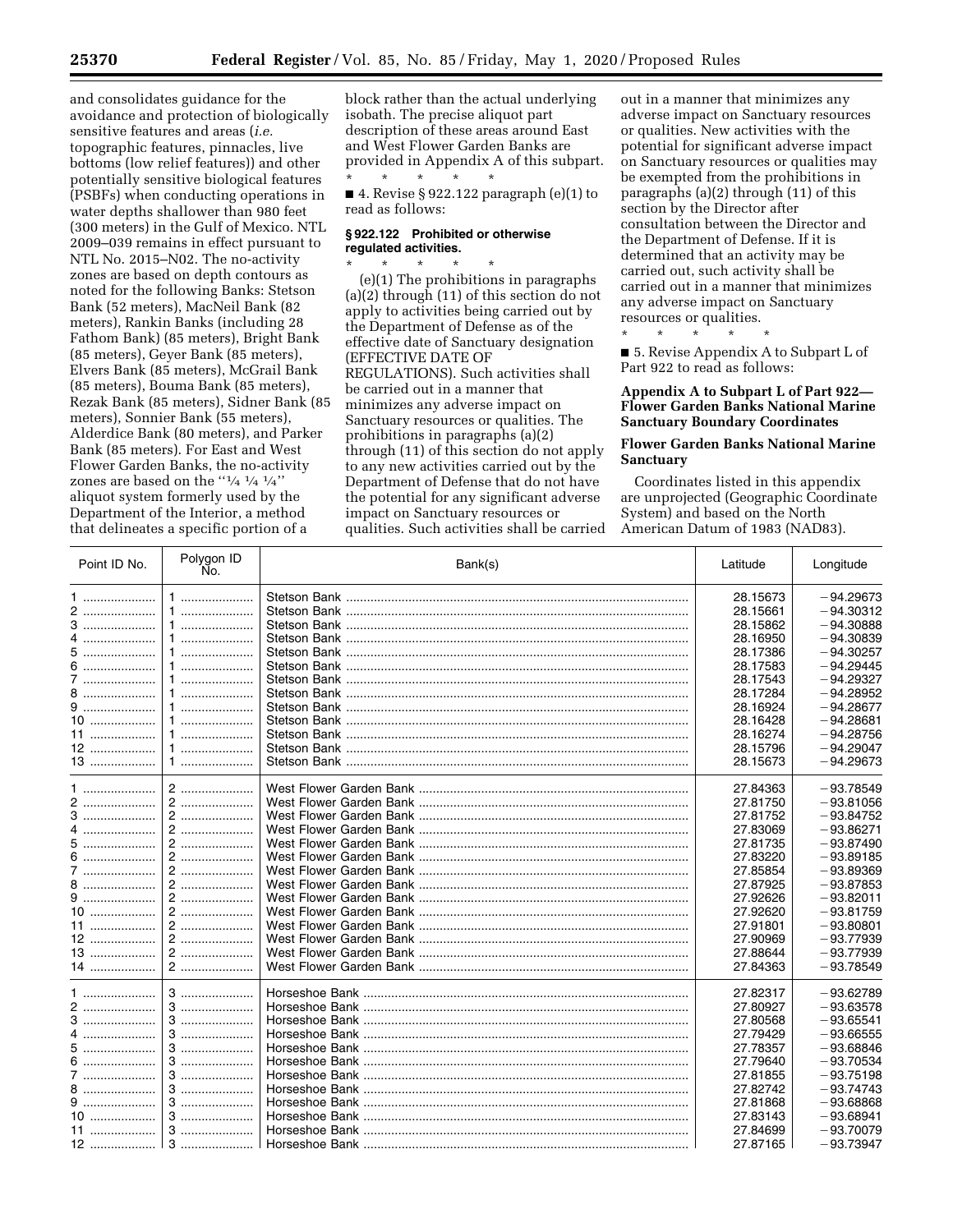| Point ID No. | Polygon ID<br>No. | Bank(s) | Latitude             | Longitude   |
|--------------|-------------------|---------|----------------------|-------------|
| 13           | $3$               |         | 27.88602             | $-93.73294$ |
| 14           | 3                 |         | 27.87252             | $-93.64648$ |
| 15           | 3                 |         | 27.85861             | $-93.63908$ |
| $16$         | 3                 |         | 27.82317             | $-93.62789$ |
|              |                   |         |                      |             |
|              | 4                 |         | 27.89455             | $-93.57040$ |
| 2            | 4                 |         | 27.87999             | $-93.61309$ |
| 3            | 4                 |         | 27.88003             | $-93.62961$ |
|              | 4                 |         | 27.89330             | $-93.64172$ |
|              | 4                 |         | 27.92101             | $-93.64747$ |
| 6            | 4                 |         | 27.95899             | $-93.64490$ |
|              | 4                 |         | 27.97485             | $-93.63086$ |
| 8            | 4                 |         | 27.98177             | $-93.60996$ |
| 9            | 4                 |         | 27.98554             | $-93.58188$ |
| $10$         | 4                 |         | 27.95206             | $-93.57810$ |
|              | 4                 |         | 27.92151             | $-93.56880$ |
| 12           | 4                 |         | 27.89455             | $-93.57040$ |
|              |                   |         |                      |             |
|              | $5$               |         | 28.00226             | $-93.51550$ |
| 2            | 5                 |         | 27.99707             | $-93.52669$ |
| 3            | 5                 |         | 28.00136             | $-93.52423$ |
|              | 5                 |         | 28.00518             | $-93.52425$ |
| 5            | 5                 |         | 28.01694             | $-93.52233$ |
| 6            | 5                 |         | 28.01883             | $-93.51264$ |
| 7            | 5                 |         | 28.03670             | $-93.50300$ |
|              |                   |         | 28.03724             | $-93.49844$ |
|              | 5                 |         | 28.03113             | $-93.49199$ |
| $10$         | 5                 |         | 28.01300             | $-93.49624$ |
|              |                   |         |                      | $-93.50725$ |
| 11<br>$12$   | 5<br>5            |         | 28.00331<br>28.00226 | $-93.51550$ |
|              |                   |         |                      |             |
| $1$          | 6                 |         | 27.92554             | $-93.40593$ |
| 2            | 6                 |         | 27.92039             | $-93.41021$ |
| 3            | 6                 |         | 27.92035             | $-93.42474$ |
| 4            | 6                 |         | 27.91387             | $-93.43165$ |
| 5            | 6                 |         |                      |             |
|              |                   |         | 27.90829             | $-93.42234$ |
| 6            | 6                 |         | 27.90641             | $-93.42535$ |
| 7            | 6                 |         | 27.90489             | $-93.44219$ |
| 8            | 6                 |         | 27.89549             | $-93.44396$ |
|              | 6                 |         | 27.88892             | $-93.43403$ |
| 10           | 6                 |         | 27.88072             | $-93.42805$ |
| 11           | 6                 |         | 27.87676             | $-93.42787$ |
| 12           | $6$               |         | 27.88449             | $-93.44458$ |
| 13           | 6                 |         | 27.88803             | $-93.45159$ |
| 14           | $6$               |         | 27.88794             | $-93.45905$ |
| 15           | 6                 |         | 27.89234             | $-93.46410$ |
| 16           | $6$               |         | 27.89971             | $-93.45571$ |
| 17           | 6                 |         | 27.90910             | $-93.45343$ |
| $18$         | 6                 |         | 27.92847             | $-93.45335$ |
| 19           | 6                 |         | 27.93407             | $-93.44743$ |
| 20           | 6                 |         | 27.93599             | $-93.44215$ |
| 21           | 6                 |         | 27.92554             | $-93.40593$ |
|              |                   |         |                      |             |
| 1            | 7                 |         | 27.87310             | $-93.27056$ |
| 2            | 7                 |         | 27.86549             | $-93.29462$ |
| 3            | 7                 |         | 27.87300             | $-93.31055$ |
|              | 7                 |         | 27.89058             | $-93.32193$ |
| 5            | 7                 |         | 27.89839             | $-93.31987$ |
| 6            | 7                 |         | 27.90336             | $-93.30953$ |
| 7            | 7                 |         | 27.91010             | $-93.30562$ |
| 8            | 7                 |         | 27.91634             | $-93.29292$ |
| 9            | 7                 |         | 27.91263             | $-93.28816$ |
| 10           | 7                 |         | 27.90354             | $-93.28386$ |
| 11           | 7                 |         | 27.90253             | $-93.27238$ |
| 12           | 7                 |         | 27.89927             | $-93.26729$ |
| 13           | 7                 |         | 27.87310             | $-93.27056$ |
|              |                   |         |                      |             |
| 1            | 8                 |         | 27.78848             | $-93.07794$ |
| 2            | 8                 |         | 27.79458             | $-93.08448$ |
| 3            | 8                 |         | 27.83313             | $-93.07913$ |
| 4            | 8                 |         | 27.85306             | $-93.08279$ |
| 5            | 8                 |         | 27.86328             | $-93.07885$ |
|              |                   |         | 27.86908             | $-93.06974$ |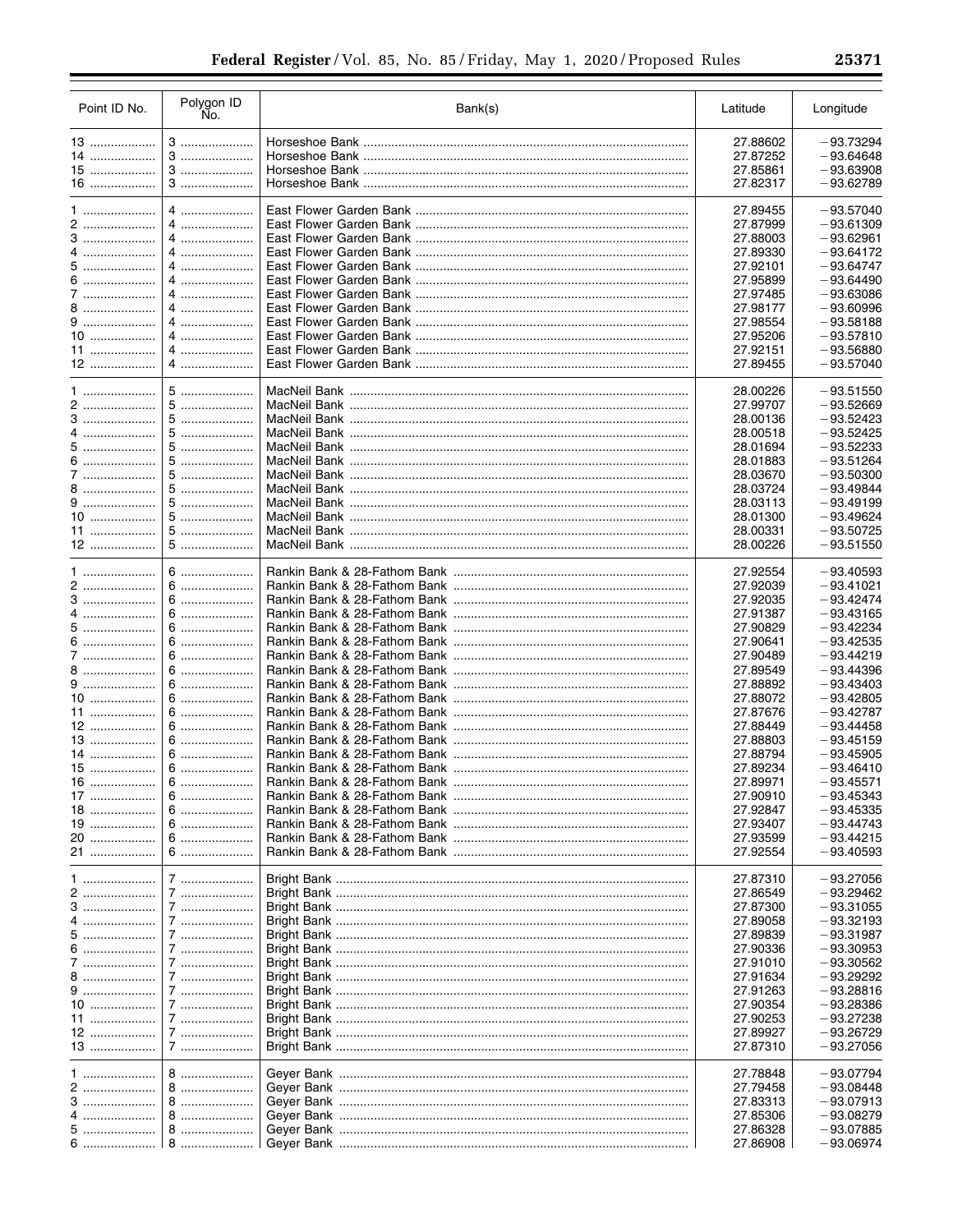$\equiv$ 

| Point ID No. | Polygon ID<br>No. | Bank(s) | Latitude | Longitude   |
|--------------|-------------------|---------|----------|-------------|
| 7            | 8                 |         | 27.86556 | $-93.05944$ |
| 8            | 8                 |         | 27.85211 | $-93.05391$ |
|              |                   |         |          |             |
| 9            | 8                 |         | 27.83713 | $-93.05725$ |
| 10           | 8                 |         | 27.82540 | $-93.04312$ |
| 11           | 8                 |         | 27.82490 | $-93.04276$ |
| 12           | 8                 |         | 27.80846 | $-93.03412$ |
| 13           | 8                 |         | 27.78997 | $-93.04096$ |
| 14           | 8                 |         | 27.78602 | $-93.05384$ |
| 15           | 8                 |         | 27.78848 | $-93.07794$ |
|              |                   |         |          |             |
|              | 9A                |         | 27.82285 | $-92.88605$ |
| 2            | 9A                |         | 27.82087 | $-92.88600$ |
|              | 9A                |         | 27.82009 | $-92.88670$ |
|              | 9A                |         | 27.81869 | $-92.89235$ |
|              | 9A                |         | 27.81690 | $-92.89404$ |
| 6            | 9A                |         | 27.81615 | $-92.89653$ |
|              | 9A                |         | 27.80645 | $-92.90884$ |
|              | 9A                |         | 27.81221 | $-92.92082$ |
| 9            | 9A                |         | 27.81599 | $-92.93908$ |
| 10           | 9A                |         |          | $-92.93940$ |
|              |                   |         | 27.81934 |             |
|              | 9A                |         | 27.82250 | $-92.92465$ |
| 12           | 9A                |         | 27.82809 | $-92.91359$ |
| 13           | 9A                |         | 27.83973 | $-92.89876$ |
| 14           | 9A                |         | 27.83972 | $-92.88038$ |
| 15           | 9A                |         | 27.83003 | $-92.86983$ |
| $16$         | 9A                |         | 27.82285 | $-92.88605$ |
|              |                   |         |          |             |
| $1$          | 9B                |         | 27.85645 | $-92.92310$ |
|              | 9B                |         | 27.85662 | $-92.91922$ |
| 3            | 9B                |         | 27.85334 | $-92.91631$ |
| 4            | 9B                |         | 27.85076 | $-92.91727$ |
| 5            | 9B                |         | 27.84903 | $-92.92097$ |
| 6            | 9Β<br>.           |         | 27.85145 | $-92.92524$ |
| 7            | 9B                |         | 27.85645 | $-92.92310$ |
|              |                   |         |          |             |
| 1            | 10A               |         | 27.97684 | $-92.58489$ |
|              | $10A$             |         | 27.97749 | $-92.57716$ |
| 3            | 10A               |         | 27.97475 | $-92.56753$ |
| 4            | $10A$             |         | 27.97304 | $-92.56191$ |
| 5            | 10A               |         | 27.95173 | $-92.53902$ |
| 6            | $10A$             |         | 27.94849 | $-92.54254$ |
| 7            | 10A               |         | 27.96632 | $-92.56116$ |
| 8            | $10A$             |         | 27.96792 | $-92.58152$ |
| 9            | 10A               |         | 27.95989 | $-92.58187$ |
| 10           | 10A               |         | 27.95409 | $-92.57057$ |
| 11           | 10A               |         | 27.94951 | $-92.57135$ |
| 12           | 10A               |         | 27.94920 | $-92.57994$ |
| 13           |                   |         |          |             |
| 14           | 10A               |         | 27.95846 | $-92.60274$ |
|              | 10A               |         | 27.97286 | $-92.61901$ |
| 15           | $10A$             |         | 27.98096 | $-92.60158$ |
| $16$         | $10A$             |         | 27.97684 | $-92.58489$ |
|              |                   |         |          |             |
| 1            | 10B               |         | 27.94116 | $-92.54750$ |
| 2            | 10B               |         | 27.94180 | $-92.54543$ |
| 3            | 10B               |         | 27.94010 | $-92.54202$ |
| 4            | 10B               |         | 27.93616 | $-92.54151$ |
| 5            | 10B               |         | 27.93481 | $-92.54398$ |
| 6            | 10B               |         | 27.93529 | $-92.54803$ |
| 7            | 10B               |         | 27.93859 | $-92.54901$ |
| 8            | 10B               |         | 27.94116 | $-92.54750$ |
|              |                   |         |          |             |
| 1            | 11                |         | 28.07909 | $-92.47305$ |
| 2            | 11                |         | 28.07370 | $-92.44900$ |
| 3            | 11                |         | 28.07370 | $-92.44891$ |
| 4            | 11                |         | 28.06544 | $-92.43518$ |
| 5            | 11                |         | 28.05162 | $-92.43380$ |
| 6            | 11                |         | 28.03846 | $-92.44065$ |
|              | 11                |         | 28.03463 | $-92.45289$ |
| 8            | 11                |         | 28.03114 | $-92.45537$ |
| $9$          | 11                |         | 28.02915 | $-92.46338$ |
| 10           | 11                |         | 28.03154 | $-92.47259$ |
|              | 11                |         | 28.04166 | $-92.47229$ |
| 12           | 11                |         | 28.04525 | $-92.46717$ |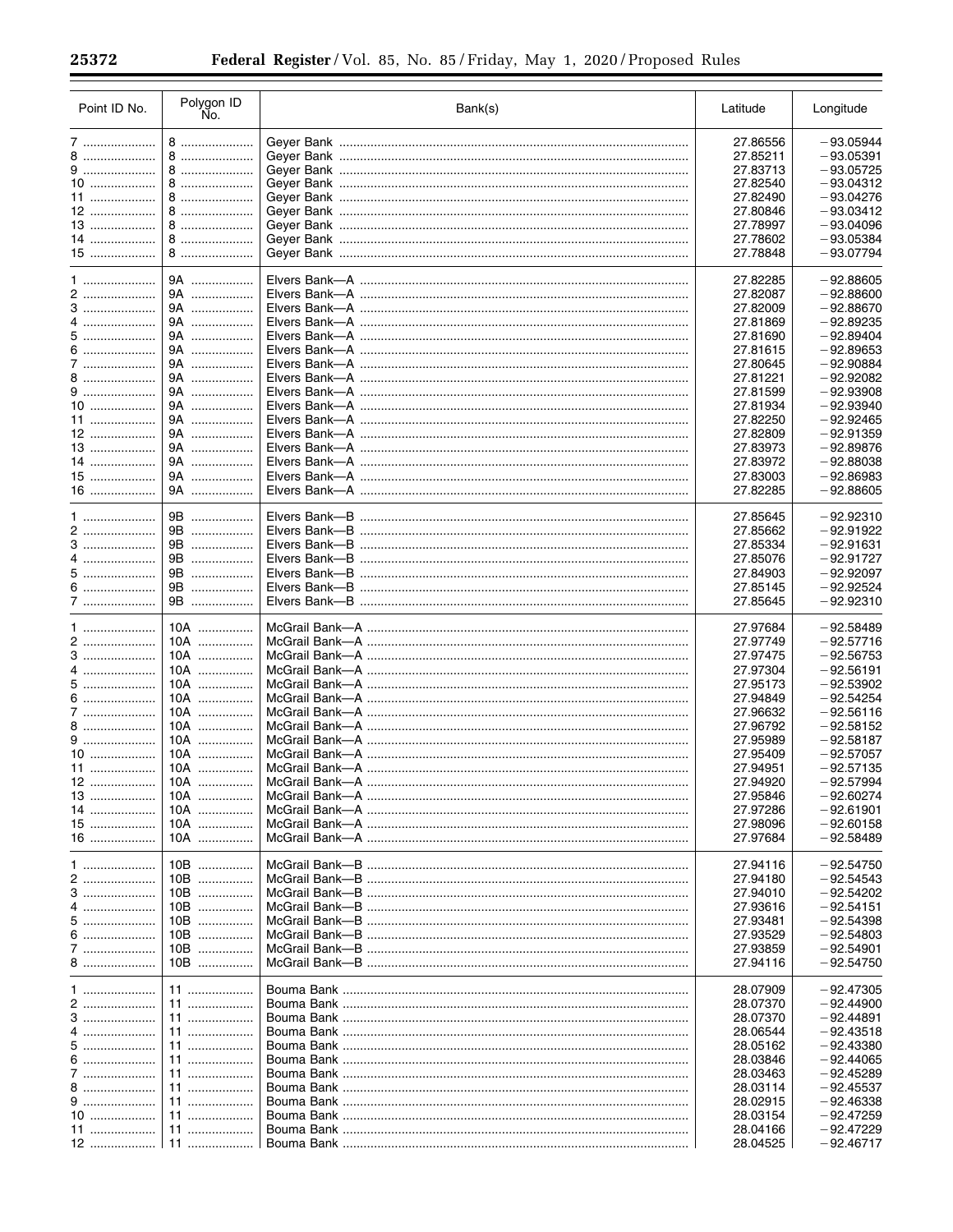| Point ID No. | Polygon ID<br>No.      | Bank(s)                                       | Latitude             | Longitude   |
|--------------|------------------------|-----------------------------------------------|----------------------|-------------|
| 13           | 11                     |                                               | 28.04751             | $-92.47310$ |
| 14           | 11                     |                                               | 28.04676             | $-92.48308$ |
| 15           | 11                     |                                               | 28.04866             | $-92.48462$ |
| $16$         | 11                     |                                               | 28.05687             | $-92.48145$ |
| 17           | 11                     |                                               | 28.06388             | $-92.49262$ |
| $18$         | 11                     |                                               | 28.07018             | $-92.49141$ |
| 19           | 11                     |                                               | 28.06974             | $-92.48613$ |
| 20           | 11                     |                                               | 28.06594             | $-92.48098$ |
| 21           | 11                     |                                               | 28.07109             | $-92.47708$ |
| 22           | 11                     |                                               | 28.07683             | $-92.48071$ |
| 23           | 11                     |                                               | 28.07909             | $-92.47305$ |
|              |                        |                                               |                      |             |
|              | $12$                   |                                               | 28.32652             | $-92.45356$ |
| 2            | $12$                   |                                               | 28.32495             | $-92.45647$ |
|              | $12$                   |                                               | 28.32501             | $-92.45965$ |
|              | $12 \overline{ }$<br>. |                                               | 28.32796             | $-92.46626$ |
| 5            | 12                     |                                               | 28.33523             | $-92.47536$ |
| 6            | $12$                   |                                               | 28.34453             | $-92.47511$ |
|              | 12                     |                                               | 28.34840             | $-92.47439$ |
|              |                        |                                               | 28.35256             | $-92.47181$ |
| 9            |                        |                                               | 28.35416             | $-92.46784$ |
| $10$         | 12                     |                                               | 28.35456             | $-92.46135$ |
|              | $12$                   |                                               | 28.35351             | $-92.45729$ |
| 12           | 12                     |                                               | 28.35174             | $-92.45107$ |
| 13           | 12                     |                                               | 28.34852             | $-92.44564$ |
| $14$         |                        |                                               | 28.34303             | $-92.44045$ |
| 15           | 12                     |                                               | 28.34048             | $-92.44024$ |
| 16           | $12$                   |                                               | 28.33584             | $-92.44669$ |
| $17$         | $12$                   |                                               | 28.33068             | $-92.44985$ |
| $18$         | 12                     |                                               | 28.32652             | $-92.45356$ |
|              |                        |                                               |                      |             |
| $1$          | 13                     |                                               | 27.95420             | $-92.36641$ |
| 2            | 13                     |                                               | 27.95847             | $-92.37739$ |
| 3            | 13                     |                                               | 27.95629             | $-92.38599$ |
| 4            | $13$                   |                                               | 27.97297             | $-92.39248$ |
|              | 13                     |                                               | 27.97892             | $-92.39845$ |
| 6            | $13$                   |                                               | 27.98869             | $-92.39964$ |
| 7            | 13                     |                                               | 27.99372             | $-92.38244$ |
| 8            | 13                     |                                               | 27.98603             | $-92.36697$ |
| 9            | 13                     |                                               | 27.98022             | $-92.36429$ |
| $10$         | $13$                   |                                               | 27.97442             | $-92.36996$ |
| 11           | 13                     |                                               | 27.96006             | $-92.36854$ |
| 12           | 13                     |                                               | 27.95420             | $-92.36641$ |
|              |                        |                                               |                      |             |
|              | 14                     |                                               | 27.93046             | $-92.36762$ |
| 2            | 14                     |                                               | 27.91368             | $-92.37398$ |
| 3            | 14                     |                                               | 27.91462             | $-92.38530$ |
|              | 14                     |                                               | 27.91976             | $-92.39427$ |
| 5            | 14                     |                                               | 27.92306             | $-92.38792$ |
| 6            | 14                     |                                               | 27.94525             | $-92.38305$ |
|              | 14                     |                                               | 27.94166             | $-92.37565$ |
|              | 14                     |                                               | 27.94231             | $-92.37189$ |
| 9            | 14                     |                                               | 27.93046             | $-92.36762$ |
|              |                        |                                               |                      |             |
| 1            | 15A                    | Parker Bank—A ………………………………………………………………………………… | 27.95067             | $-92.00294$ |
| 2            | 15A                    |                                               | 27.94177             | $-91.99762$ |
| 3            | 15A                    |                                               | 27.93547             | $-91.99568$ |
|              | 15A                    |                                               | 27.92937             | $-91.99981$ |
| 5            | 15A                    | Parker Bank—A ………………………………………………………………………………  | 27.93224             | $-92.02999$ |
| 6            | 15A                    | Parker Bank—A ………………………………………………………………………………… | 27.93401             | $-92.03946$ |
|              | 15A                    |                                               | 27.93958             | $-92.05015$ |
| 8            | 15A                    |                                               | 27.95012             | $-92.05050$ |
| 9            | 15A                    |                                               | 27.96214             | $-92.05407$ |
| 10           | 15A                    |                                               | 27.96630             | $-92.04745$ |
| 11           | 15A                    |                                               | 27.96869             | $-92.04120$ |
| 12           | 15A                    |                                               | 27.96925             | $-92.02758$ |
| 13           | 15A                    |                                               | 27.96678             | $-92.02175$ |
| 14           | 15A                    |                                               | 27.95067             | $-92.00294$ |
|              | 15B                    |                                               | 27.96082             | $-91.99450$ |
| 2            | 15B                    | Parker Bank---B                               |                      | $-91.99285$ |
| 3            | 15B                    |                                               | 27.96432<br>27.96566 | $-91.99014$ |
|              | 15B                    |                                               | 27.96385             | $-91.98600$ |
|              |                        |                                               |                      |             |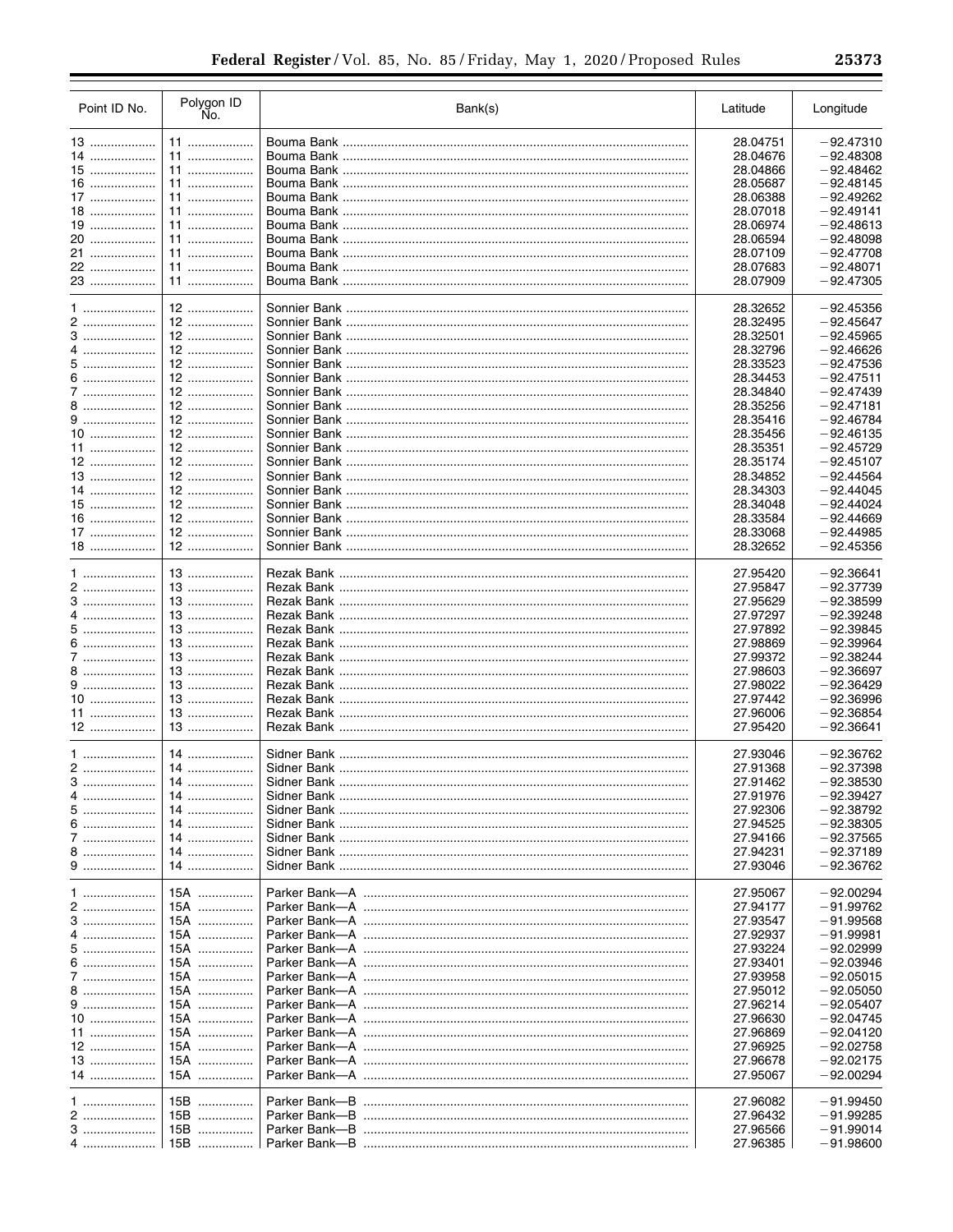| Point ID No. | Polygon ID<br>No. | Bank(s) | Latitude | Longitude   |
|--------------|-------------------|---------|----------|-------------|
| 5            | 15B<br>.          |         | 27.96149 | $-91.98639$ |
| 6            | 15B<br>.          |         | 27.95931 | $-91.98760$ |
| 7            | 15B<br>.          |         | 27.95824 | $-91.99183$ |
| 8            | 15B<br>.          |         | 27.96082 | $-91.99450$ |
| $1$          | $16$              |         | 28.09726 | $-91.99328$ |
| 2            | $16$              |         | 28.09474 | $-91.98619$ |
|              | $16$              |         | 28.09569 | $-91.97526$ |
| $4$          | $16$              |         | 28.09184 | $-91.97361$ |
| 5            | 16                |         | 28.08410 | $-91.97273$ |
| 6            | 16                |         | 28.07506 | $-91.97457$ |
| 7            | $16$              |         | 28.07053 | $-91.98465$ |
| 8            | $16$              |         | 28.06959 | $-91.99347$ |
|              | 16                |         | 28.06819 | $-92.00512$ |
| 10           | $16$              |         | 28.07026 | $-92.01321$ |
| $11$         | 16                |         | 28.07562 | $-92.02032$ |
| $12$         | $16$              |         | 28.08058 | $-92.02436$ |
| $13$         | 16                |         | 28.08463 | $-92.02577$ |
| 14           | 16                |         | 28.09024 | $-92.02296$ |
| $15$         | 16                |         | 28.09487 | $-92.01231$ |
| 16           | $16$              |         | 28.09627 | $-92.00735$ |
| 17           | 16                |         | 28.09507 | $-92,00008$ |
| 18           | 16                |         | 28.09726 | $-91.99328$ |

6. Revise Appendix B to Subpart L of Part 922 to read as follows:

# **Appendix B to Subpart L of Part 922 Flower Garden Banks National Marine Sanctuary—Terms of Designation Preamble**

Under the authority of title III of the Marine Protection, Research, and Sanctuaries Act, as amended (''the Act''), 16 U.S.C. 1431 *et seq.,* 19 separate unique polygon areas of ocean waters and the submerged lands thereunder, along the continental shelf and shelf edge in the northwestern Gulf of Mexico, as described in Article II, are hereby designated as Flower Garden Banks National Marine Sanctuary for the purposes of protecting and managing the conservation, ecological, recreation, research, education, historic and aesthetic resources and qualities of these areas.

### **Article I—Effect of Designation**

The Act authorizes the Secretary of Commerce to issue such final regulations as are necessary and reasonable to implement the designation, including managing and protecting the conservation, recreational, ecological, historical, research, educational, and esthetic resources and qualities of a sanctuary. Section 1 of Article IV of this Designation Document lists those activities that may be regulated on the effective date of designation or at some later date in order to protect Sanctuary resources and qualities. Thus, the act of designation empowers the Secretary of Commerce to regulate the activities

listed in Section 1. Listing does not necessarily mean that an activity will be regulated; however, if an activity is not listed it may not be regulated, except on an emergency basis, unless Section 1 of Article IV is amended by the same procedures by which the original designation was made.

### **Article II—Description of the Area**

The Flower Garden Banks National Marine Sanctuary (Sanctuary) boundary encompasses a total area of approximately 121 square nautical miles (160 square miles) of offshore ocean waters, and submerged lands thereunder, along the continental shelf and shelf edge in the northwestern Gulf of Mexico. The entire sanctuary boundary is composed of 19 unique polygons. The precise boundary coordinates for each polygon are listed in Appendix A to this subpart.

The sanctuary boundary for Polygon 1 begins at Point 1 and continues in numerical order to Point 13 and contains the submerged feature of Stetson Bank with an area of approximately 1.1 square nautical miles (1.5 square miles), located approximately 71 nautical miles (82 miles) south-southeast of Galveston, Texas. The sanctuary boundary for Polygon 2 begins at Point 1 and continues in numerical order to Point 14 and contains the submerged feature of West Flower Garden Bank with an area of approximately 28.0 square nautical miles (37.1 square miles), located approximately 97 nautical miles (111 miles) southeast of Galveston, Texas. The sanctuary boundary for Polygon 3 begins at Point 1 and continues in

numerical order to Point 16 and contains the submerged feature of Horseshoe Bank with an area of approximately 21.7 square nautical miles (28.7 square miles), located approximately 102 nautical miles (117 miles) southeast of Galveston, Texas. The sanctuary boundary for Polygon 4 begins at Point 1 and continues in numerical order to Point 12 and contains the submerged feature of East Flower Garden Bank with an area of approximately 21.0 square nautical miles (27.8 square miles), located approximately 101 nautical miles (116 miles) southeast of Galveston, Texas. The sanctuary boundary for Polygon 5 begins at Point 1 and continues in numerical order to Point 12 and contains the submerged feature of MacNeil Bank with an area of approximately 2.1 square nautical miles (2.7 square miles), located approximately 103 nautical miles (118 miles) southeast of Galveston, Texas. The sanctuary boundary for Polygon 6 begins at Point 1 and continues in numerical order to Point 21 and contains the submerged features of Rankin Bank and 28 Fathom Bank with an area of approximately 4.2 square nautical miles (5.6 square miles), located approximately 109 nautical miles (126 miles) southeast of Galveston, Texas. The sanctuary boundary for Polygon 7 begins at Point 1 and continues in numerical order to Point 13 and contains the submerged features of Bright Bank with an area of approximately 5.8 square nautical miles (7.6 square miles), located approximately 115 nautical miles (133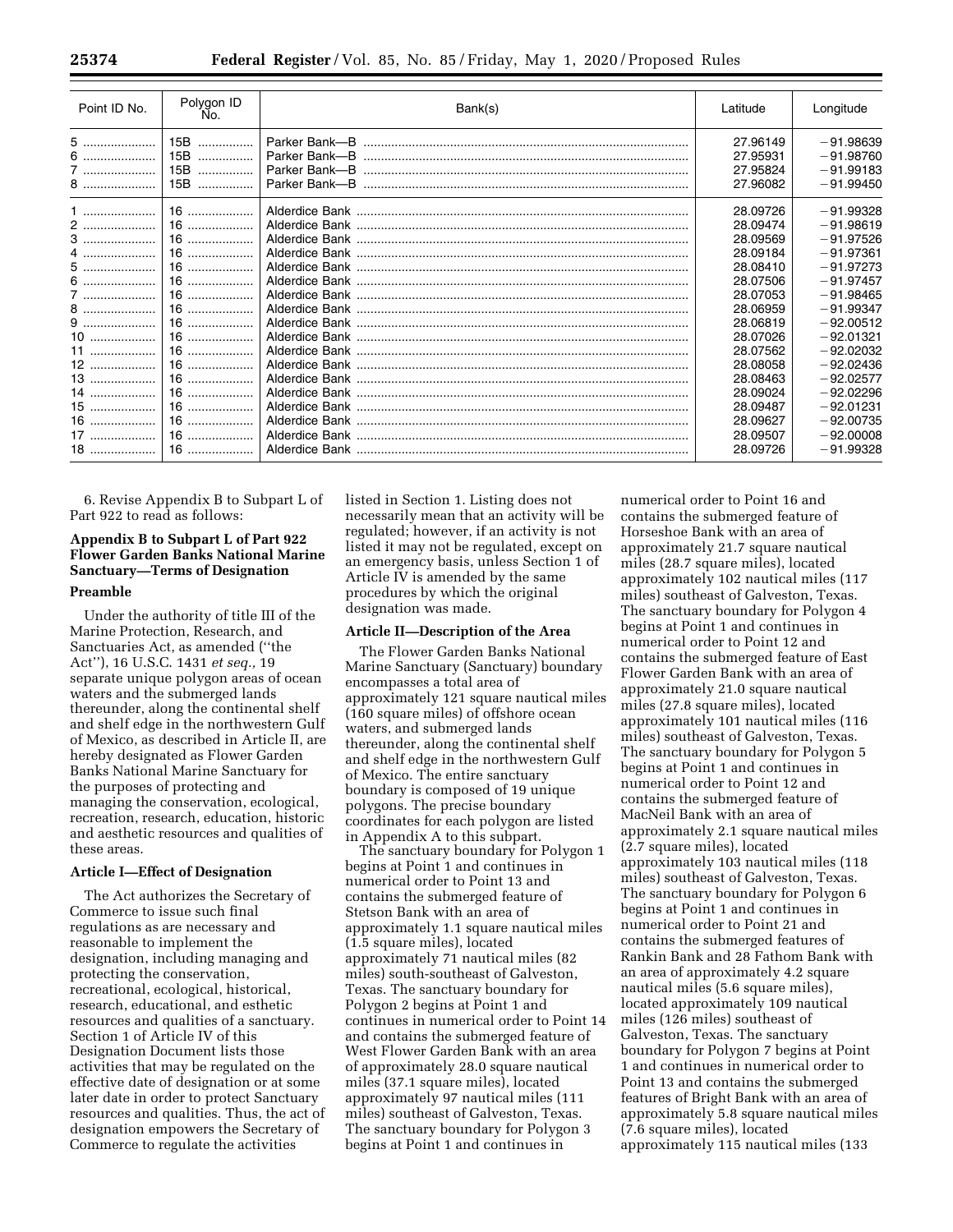miles) southeast of Galveston, Texas. The sanctuary boundary for Polygon 8 begins at Point 1 and continues in numerical order to Point 15 and contains the submerged feature of Geyer Bank within an area of approximately 8.7 square nautical miles (11.5 square miles), located approximately 126 nautical miles (145 miles) southeast of Galveston, Texas. The sanctuary boundary for Polygon 9A begins at Point 1 and continues in numerical order to Point 16 and contains part of the submerged feature of Elvers Bank within an area of approximately 3.3 square nautical miles (4.4 square miles), located approximately 134 nautical miles (154 miles) southeast of Galveston, Texas. The sanctuary boundary for Polygon 9B begins at Point 1 and continues in numerical order to Point 7 and also contains part of the submerged feature of Elvers Bank within an area of approximately 0.1 square nautical miles (0.2 square miles), located approximately 133 nautical miles (153 miles) southeast of Galveston, Texas. The sanctuary boundary for Polygon 10A begins at Point 1 and continues in numerical order to Point 16 and contains part of the submerged feature of McGrail Bank with an area of approximately 3.4 square nautical miles (4.5 square miles), located approximately 142 nautical miles (163 miles) southeast of Galveston, Texas. The sanctuary boundary for Polygon 10B begins at Point 1 and continues in numerical order to Point 8 and also contains part of the submerged feature of McGrail Bank with an area of approximately 0.1 square nautical miles (0.2 square miles), located approximately 146 nautical miles (168 miles) southeast of Galveston, Texas. The sanctuary boundary for Polygon 11 begins at Point 1 and continues in numerical order to Point 23 and contains the submerged feature of Bouma Bank with an area of approximately 5.8 square nautical miles (7.7 square miles), located approximately 145 nautical miles (167 miles) southeast of Galveston, Texas. The sanctuary boundary for Polygon 12 begins at Point 1 and continues in numerical order to Point 18 and contains the submerged feature of Sonnier Bank with an area of approximately 2.3 square nautical miles (3.1 square miles), located approximately 138 nautical miles (159 miles) east-southeast of Galveston, Texas. The sanctuary boundary for Polygon 13 begins at Point 1 and continues in numerical order to Point 12 and contains the submerged feature of Rezak Bank with an area of

approximately 2.8 square nautical miles (3.7 square miles), located approximately 151 nautical miles (174 miles) southeast of Galveston, Texas. The sanctuary boundary for Polygon 14 begins at Point 1 and continues in numerical order to Point 9 and contains the submerged feature of Sidner Bank with an area of approximately 1.5 square nautical miles (2.0 square miles), located approximately 153 nautical miles (177 miles) southeast of Galveston, Texas. The sanctuary boundary for Polygon 15A begins at Point 1 and continues in numerical order to Point 14 and contains part of the submerged feature of Parker Bank within an area of approximately 5.2 square nautical miles (6.8 square miles), located approximately 168 nautical miles (194 miles) southeast of Galveston, Texas. The sanctuary boundary for Polygon 15B begins at Point 1 and continues in numerical order to Point 8 and also contains part of the submerged feature of Parker Bank within an area of approximately 0.1 square nautical miles (0.2 square miles), located approximately 171 nautical miles (197 miles) southeast of Galveston, Texas. The sanctuary boundary for Polygon 16 begins at Point 1 and continues in numerical order to Point 18 and contains the submerged feature of Alderdice Bank within an area of approximately 3.8 square nautical miles (5.0 square miles), located approximately 166 nautical miles (191 miles) east-southeast of Galveston, Texas.

### **Article III—Characteristics of Area That Give it Particular Value**

The Sanctuary contains a series of underwater features located along the edge of the continental shelf in the northwestern Gulf of Mexico. These features are of interest from both a geological and biological perspective. Formed as the result of the movement of underlying salt deposits (also called salt domes or salt diapirs), and bathed by waters of tropical origin, they contain important geological features, biological habitats and other marine resources of national significance. They contain highly productive marine ecosystems that support a variety of fish and invertebrate communities of biological and economic importance.

The reefs and banks of the northwestern Gulf of Mexico are structurally complex and contain a range of marine habitats, including coral reefs, coralline algal reefs, algal nodule beds, mesophotic and deepwater reefs, and softbottom communities. The composition, diversity and vertical distribution of benthic communities on

the banks are strongly influenced by the physical environment, including water temperature, turbidity and current regime. Geological features of interest include brine seeps, exposed basalt, methane seeps, and mud volcanoes. East and West Flower Garden Banks, the most well-known of the features, sustain the northernmost living coral reefs on the U.S. continental shelf, considered among the healthiest coral reefs in the Caribbean and Western Atlantic region. A deeper water coral reef also exists at McGrail Bank, consisting primarily of large heads of blushing star coral (*Stephanocoenia intersepta*) at depths between 140 and 160 feet. These coral reefs are isolated from other reef systems by over 300 nautical miles (342 miles) and exist under hydrographic conditions generally near the northern limit for tropical reef formation. Several other banks, including Stetson, Sonnier, Geyer, and Bright Banks, contain various combinations of non-reef building coral species known collectively as coral communities, comprised of sponges, stony corals, fire coral, leafy algae and coralline algae. The deeper portions of the banks host thriving mid-depth (or ''mesophotic'') coral habitats characterized by the presence of both light-dependent and deepwater corals, including black corals, gorgonian corals, and associated organisms. Biological communities are distributed among several interrelated biotic zones, including a coralline algae zone, deep reef rocky outcrops, and soft bottom communities. The complex and biologically productive ecological communities of the banks offer a combination of aesthetic appeal and recreational and research opportunity matched in few other ocean areas.

The following are qualitative descriptions of the individual reefs and banks within the Sanctuary; specific boundary coordinates can be found in Appendix A.

### a. Stetson Bank, Depth Range 56ft–194ft

Boundaries encompass a claystone/ siltstone ring feature of mesophotic coral habitat revealed by high resolution multibeam bathymetric surveys, and subsequently ground-truthed by remotely operated vehicle surveys. These features are surface expressions of the salt dome associated with the feature, and provide habitat for sponges, gorgonians, stony branching corals, black corals, and associated fish and mobile invertebrates.

# b. West Flower Garden Bank, Depth Range 59ft–545ft

Boundaries encompass mesophotic coral patch reefs to the north,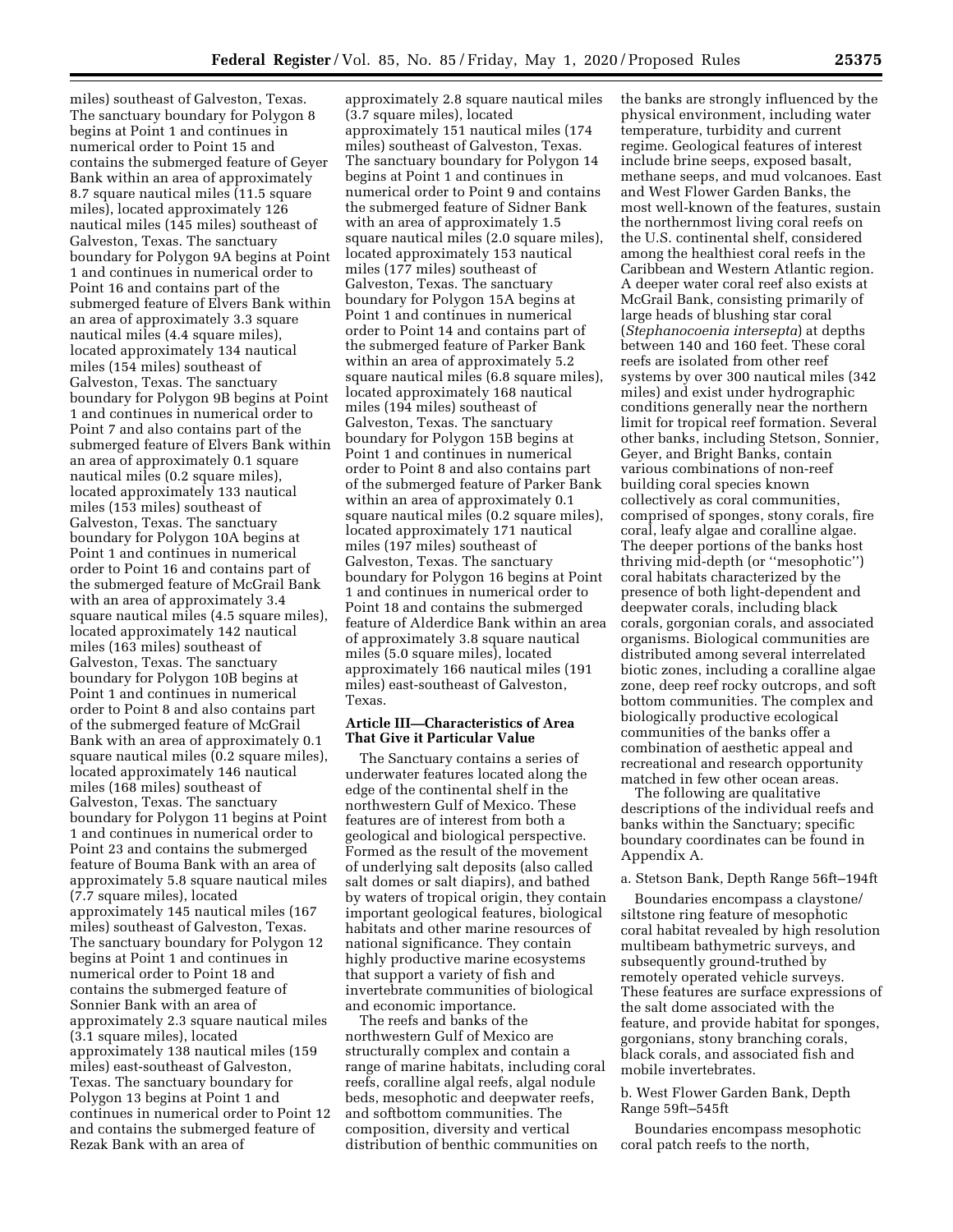southwest, and east of the existing sanctuary. These reefs provide coralline algae reef habitat for black corals, gorgonians, stony branching corals, and associated fish and mobile invertebrates.

c. East Flower Garden Bank, Depth Range 52ft–446ft

Boundaries to encompass mesophotic coral patch reefs to the north and southeast of the existing sanctuary. These reefs provide deep coral habitat for dense populations of black corals, gorgonians, stony branching corals, and associated fish and mobile invertebrates.

d. Horseshoe Bank, Depth Range 243ft– 614ft

Extensive deepwater habitat and coralline algae reefs in the form of hundreds of patchy outcroppings covering an area of approximately 1.9miles (3km) wide and having 16.4– 49.2ft (5–15m) of relief above the seafloor, with dense assemblages of mesophotic black coral, gorgonians, stony branching corals, sponges, algae invertebrates, and fish; several conicalshaped mud volcanoes clustered near the center of the feature, with one rising 328ft (100m) above the sea floor.

e. MacNeil Bank, Depth Range 210ft– 315ft

Deep reef bedrock outcrops and coralline algae patch reefs harboring populations of black corals and gorgonians, sponges, fish, and mobile invertebrates.

f. Rankin/28 Fathom Banks, Depth Range 164ft–571ft

Rankin Bank is just north of 28 Fathom Bank, and separated from it by a long trough, approximately 1,640-foot (500 m) wide, approximately 6,070-foot (1,850 m) which extends to a depth of approximately 570ft (174 m). The boundaries encompass the shallowest portions of Rankin and 28 Fathom Banks, which harbor coral algae reefs and deep coral reefs with populations of gorgonians, black corals, sponges, and associated fish and mobile invertebrates.

g. Bright Bank, Depth Range 112ft–384ft

Bright Bank previously harbored a coral reef on the very shallowest portions of the bank, which sustained extensive damage from salvage and mining activities employing dynamite for excavation activities. The cap is now considered a coral community, and in spite of these impacts, nine species of shallow water scleractinian corals survive, along with two deeper water species. The feature also harbors extensive coralline algae reefs, providing habitat for populations of

gorgonians, black corals, sponges, and associated fish and mobile invertebrates.

h. Geyer Bank, Depth Range 128ft–722ft

Geyer Bank is a broad, relatively flat fault-bounded structure situated on an active salt diaper. This feature supports a coral community, as well as extensive coralline algae reefs and fields of algal nodules including dense fields of macro-algae, black corals, gorgonians, sponges, and associated fish and mobile invertebrates. Seasonal spawning aggregations of fish are associated with this bank, including enormous numbers of reef butterflyfish.

i. Elvers Bank, Depth Range 213ft–686ft

Two discreet polygons have been developed to protect portions of Elvers Bank: A larger polygon encompassing 4.43 square miles on the south side of the feature, and a small polygon, encompassing 0.19 square miles on the north side of the feature. The shallow areas of the bank feature coralline algae reefs and algal nodule fields, and the deeper areas in the southern polygon harbor large deep reef outcroppings, both providing habitat for black corals, gorgonians, sponges, and associated fish and mobile invertebrates. The deep reefs also harbor glass sponge fields, a feature not documented in any other areas of the sanctuary, as well as a previously undescribed species of black coral.

j. McGrail Bank, Depth Range 144ft– 512ft

Two discreet polygons have been developed to protect portions of McGrail Bank: A larger claw shaped polygon reaching from northwest to southeast, encompassing 4.54 square miles, and a smaller polygon, encompassing 0.17 square miles, situated on the southeast of the feature that wraps around a conical shaped mound. This bank features unique areas of coral reefs dominated by large colonies of the blushing star coral, *Stephanocoenia intersepta,* with 28% live coral cover in discrete areas (no other known coral reef is dominated by this species). Pinnacles varying in diameter from ∼80 to 395 feet (24–120 m) and as tall as ∼25 feet (8 m) are found on the southwest rim of the main feature, along east- and southeasttrending scarps leading away from the bank and in concentric fields to the south and southeast of the bank. A significant portion of the depth zone between 145 and 170 feet is dominated by coral colonies up to 5 feet tall, covering an area of approximately 37 acres. At least 14 species of stony corals have been recorded. Deeper portions of this site harbor mesophotic coral habitat

for deep coral, coralline algae reefs, and fields of algal nodules. Dense populations of black corals, gorgonians, macro-algae fields, and associated fish and mobile invertebrates are present.

k. Sonnier Bank, Depth Range 62ft–210ft

Sonnier Bank consists of a series of isolated clusters of pinnacles comprised of uplifted siltstone and claystone, that rise mostly around the perimeter of a single, roughly circular ring 1.9miles (3.2km) in diameter. Two peaks are accessible and popular with recreational scuba divers. The peaks are dominated by coral communities featuring fire coral, sponges, and algae. The deeper portions of the feature are fairly heavily silted, but provide habitat for black corals, gorgonians, and associated fish and mobile invertebrates.

l. Bouma Bank, Depth Range 187ft–322ft

Bouma Bank is dominated by coralline algae reefs and algal nodule fields, providing habitat for populations of black corals, gorgonians, algae, branching stony coral, clusters of cup coral, and associated fish and mobile invertebrates.

m. Rezak Bank, Depth Range 197ft–430ft

Rezak Bank is dominated by coralline algae reefs and extensive algal nodule fields, providing habitat for populations of black corals, gorgonians, algae, and associated fish and mobile invertebrates.

n. Sidner Bank, Depth Range 190ft– 420ft

Dominated by coralline algae reefs and extensive algal nodule fields providing habitat for populations of black corals, gorgonians, algae, sponges, and associated fish and mobile invertebrates.

o. Alderdice Bank, Depth Range 200ft– 322ft

This feature includes spectacular basalt outcrops of Late Cretaceous origin (approximately 77 million years old) representing the oldest rock exposed on the continental shelf offshore of Louisiana and Texas. The outcrops at Alderdice Bank bear diverse, extremely dense assemblages of gorgonians and black corals, sponges, and swarms of reef fish. Mesophotic coralline algae reef habitats below the spires, silted over in areas, provide habitat for dense populations of black corals, gorgonians, sponges, branching stony corals, fields of macro-algae, and associated fish and mobile invertebrates.

p. Parker Bank, Depth Range 187ft–387ft

Two discreet polygons have been developed to protect portions of Parker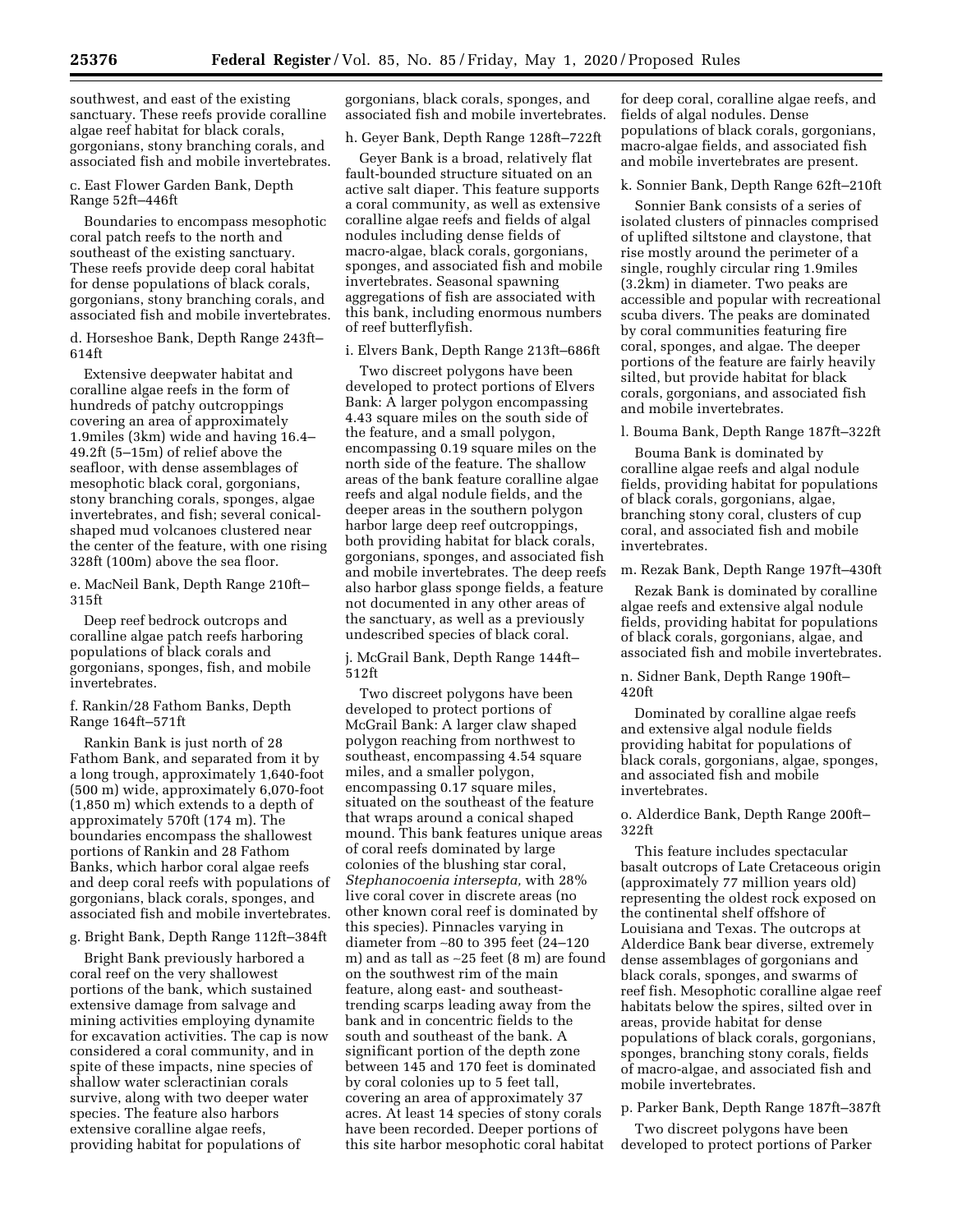Bank. A larger polygon bounding the central portion of the features, encompassing 6.82 square miles, and a smaller polygon to the east, encompassing 0.14 square miles. These boundaries protect the shallowest portions of the bank, which harbor coralline algae reefs and algal nodule fields and support populations of plating stony corals, black corals, gorgonians, sponges, macro-algae, and associated fish and mobile invertebrates.

#### **Article IV—Scope of Regulations**

*Section 1. Activities Subject to Regulation* 

The following activities are subject to regulation, including prohibition, to the extent necessary and reasonable to ensure the protection and management of the conservation, recreational, ecological, historical, research, educational and esthetic resources and qualities of the area:

a. Anchoring or otherwise mooring within the Sanctuary;

b. Discharging or depositing, from within the boundaries of the Sanctuary, any material or other matter;

c. Discharging or depositing, from beyond the boundaries of the Sanctuary, any material or other matter;

d. Drilling into, dredging or otherwise altering the seabed of the Sanctuary; or constructing, placing or abandoning any structure, material or other matter on the seabed of the Sanctuary;

e. Exploring for, developing or producing oil, gas or minerals within the Sanctuary;

f. Taking, removing, catching, collecting, harvesting, feeding, injuring, destroying or causing the loss of, or attempting to take, remove, catch, collect, harvest, feed, injure, destroy or cause the loss of, a Sanctuary resource;

g. Possessing within the Sanctuary a Sanctuary resource or any other resource, regardless of where taken, removed, caught, collected or harvested, that, if it had been found within the Sanctuary, would be a Sanctuary resource.

h. Possessing or using within the Sanctuary any fishing gear, device, equipment or other apparatus.

i. Possessing or using airguns or explosives or releasing electrical charges within the Sanctuary.

j. Interfering with, obstructing, delaying or preventing an investigation, search, seizure or disposition of seized property in connection with enforcement of the Act or any regulation or permit issued under the Act.

## *Section 2. Consistency With International Law*

Any regulation of activities listed in Section 1 of this Article will be applied and enforced as mandated by 16 U.S.C. 1435(a).1

#### *Section 3. Emergency Regulations*

Where necessary to prevent or minimize the destruction of, loss of, or injury to a Sanctuary resource or quality, or minimize the imminent risk of such destruction, loss or injury, any and all activities, including those not listed in section 1 of this Article, are subject to immediate temporary regulation, including prohibition.

### **Article V—Effect on Other Regulations, Leases, Permits, Licenses, and Rights**

## *Section 1. Fishing Regulations, Licenses, and Permits*

The regulation of fishing is authorized under Article IV. All regulatory programs pertaining to fishing, including fishery management plans promulgated under the Magnuson Fishery Conservation and Management Act, 16 U.S.C. 1801 *et seq.,* shall remain in effect. Where a valid regulation promulgated under these programs conflicts with a Sanctuary regulation, the regulation deemed by the Secretary of Commerce or designee as more protective of Sanctuary resources and qualities shall govern.

### *Section 2. Other Licenses, Regulations, and Permits*

If any valid regulation issued by any Federal authority of competent jurisdiction, regardless of when issued, conflicts with a Sanctuary regulation, the regulation deemed by the Secretary of Commerce or designee as more protective of Sanctuary resources and qualities shall govern.

Pursuant to section 304(c)(1) of the Act, 16 U.S.C. 1434(c)(1), no valid lease, permit, license, approval, or other authorization issued by any Federal authority of competent jurisdiction, or any valid right of subsistence use or access, may be terminated by the Secretary of Commerce or designee as a result of this designation or as a result of any Sanctuary regulation if such authorization or right was in existence on the effective date of this designation. However, the Secretary of Commerce or designee may regulate the exercise of such authorization or right consistent with the purposes for which the Sanctuary is designated.

Accordingly, the prohibitions set forth in the Sanctuary regulations shall not apply to any activity authorized by any valid lease, permit, license, approval, or other authorization in existence on the effective date of Sanctuary designation and issued by any Federal authority of competent jurisdiction, or by any valid right of subsistence use or access in existence on the effective date of Sanctuary designation, provided that the holder of such authorization or right complies with Sanctuary regulations regarding the certification of such authorizations and rights (*e.g.,* notifies the Secretary or designee of the existence of, requests certification of, and provides requested information regarding such authorization or right) and complies with any terms and conditions on the exercise of such authorization or right imposed as a condition of certification by the Secretary or designee as he or she deems necessary to achieve the purposes for which the Sanctuary was designated.

Pending final agency action on the certification request, such holder may exercise such authorization or right without being in violation of any prohibitions set forth in the Sanctuary regulations, provided the holder is in compliance with Sanctuary regulations regarding certifications.

The prohibitions set forth in the Sanctuary regulations shall not apply to any activity conducted in accordance with the scope, purpose, terms, and conditions of the National Marine Sanctuary permit issued by the Secretary or designee in accordance with the Sanctuary regulations. Such permits may only be issued if the Secretary or designee finds that the activity for which the permit is applied will: Further research related to Sanctuary resources; further the educational, natural or historical resource value of the Sanctuary; further salvage or recovery operations in or near the Sanctuary in connection with a recent air or marine casualty; or assist in managing the Sanctuary.

The prohibitions set forth in the sanctuary regulations shall not apply to any activity conducted in accordance with the scope, purpose, terms, and conditions of a Special Use permit issued by the Secretary or designee in accordance with section 310 of the Act. However, in areas where sanctuary regulations prohibit oil, gas, or mineral exploration, development or production, the Secretary or designee may in no event, permit or otherwise, approve such activities in that area. Any leases, licenses, permits, approvals, or other authorizations issued after [EFFECTIVE DATE SANCTUARY

<sup>1</sup>Based on the legislative history of the NMSA, NOAA has long interpreted the text of 16 U.S.C. 1435(a) as encompassing international law, including customary international law.